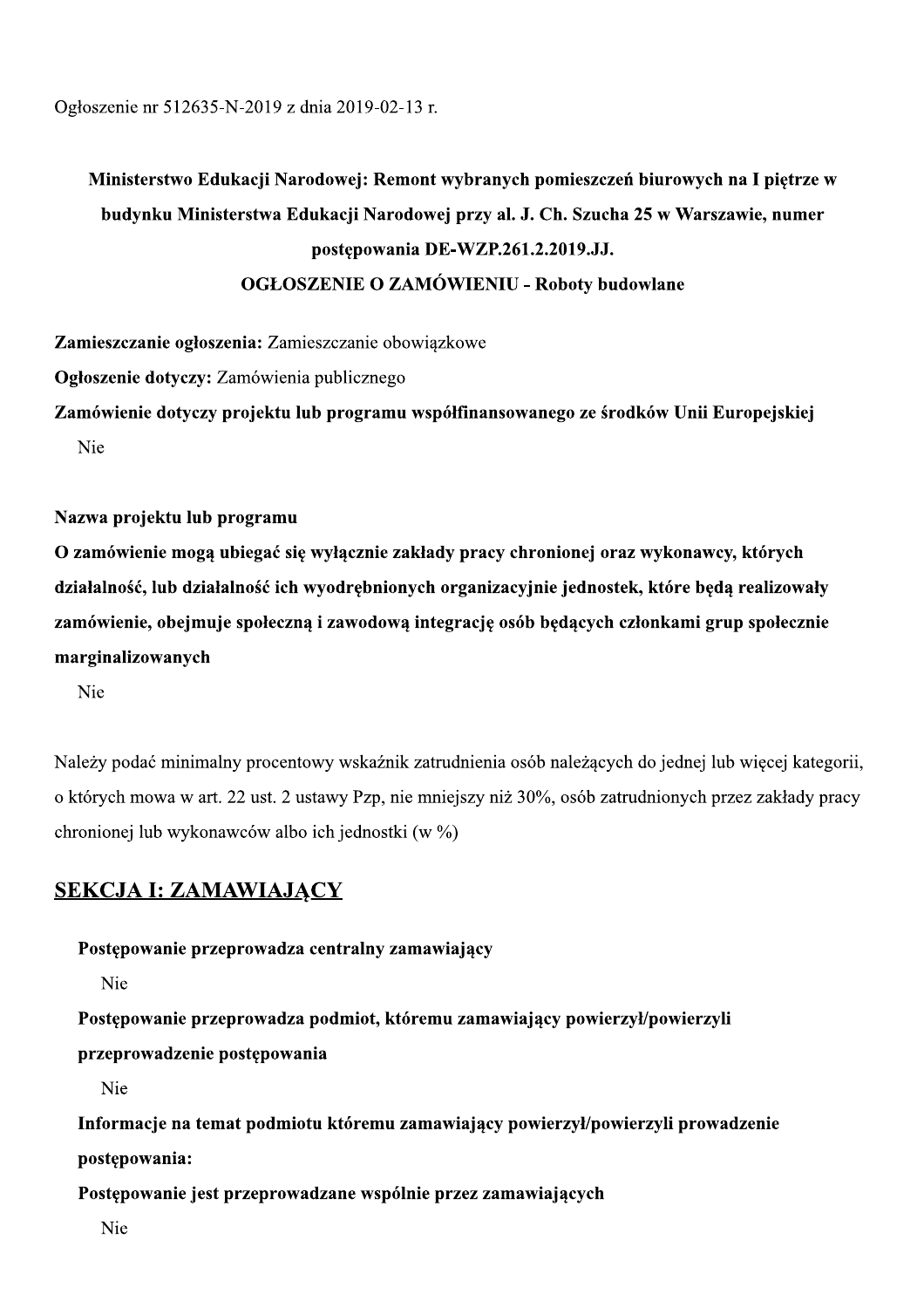Jeżeli tak, należy wymienić zamawiających, którzy wspólnie przeprowadzają postępowanie oraz podać adresy ich siedzib, krajowe numery identyfikacyjne oraz osoby do kontaktów wraz z danymi do kontaktów:

### Postępowanie jest przeprowadzane wspólnie z zamawiającymi z innych państw członkowskich Unii Europejskiej

Nie

W przypadku przeprowadzania postępowania wspólnie z zamawiającymi z innych państw członkowskich Unii Europejskiej – mające zastosowanie krajowe prawo zamówień publicznych: Informacje dodatkowe:

I. 1) NAZWA I ADRES: Ministerstwo Edukacji Narodowej, krajowy numer identyfikacyjny

17793900000000, ul. al. Jana Chrystiana Szucha 25, 00-918 Warszawa, woj. mazowieckie, państwo Polska, tel. 223 474 242, e-mail de men@men.gov.pl, faks 226 215 010.

Adres strony internetowej (URL): https://www.gov.pl/web/edukacja

Adres profilu nabywcy:

Adres strony internetowej pod którym można uzyskać dostep do narzedzi i urzadzeń lub formatów plików, które nie są ogólnie dostępne

### I. 2) RODZAJ ZAMAWIAJACEGO: Administracia rzadowa centralna

### I.3) WSPÓLNE UDZIELANIE ZAMÓWIENIA (jeżeli dotyczy):

Podział obowiązków między zamawiającymi w przypadku wspólnego przeprowadzania postępowania, w tym w przypadku wspólnego przeprowadzania postępowania z zamawiającymi z innych państw członkowskich Unii Europejskiej (który z zamawiających jest odpowiedzialny za przeprowadzenie postępowania, czy i w jakim zakresie za przeprowadzenie postępowania odpowiadają pozostali zamawiający, czy zamówienie będzie udzielane przez każdego z zamawiających indywidualnie, czy zamówienie zostanie udzielone w imieniu i na rzecz pozostałych zamawiających):

### **I.4) KOMUNIKACJA:**

Nieograniczony, pełny i bezpośredni dostęp do dokumentów z postępowania można uzyskać pod adresem (URL)

Tak

https://bip.men.gov.pl/pl/zamowienia-publiczne/ogloszenia-przetargi

### Adres strony internetowei, na którei zamieszczona bedzie specyfikacia istotnych warunków zamówienia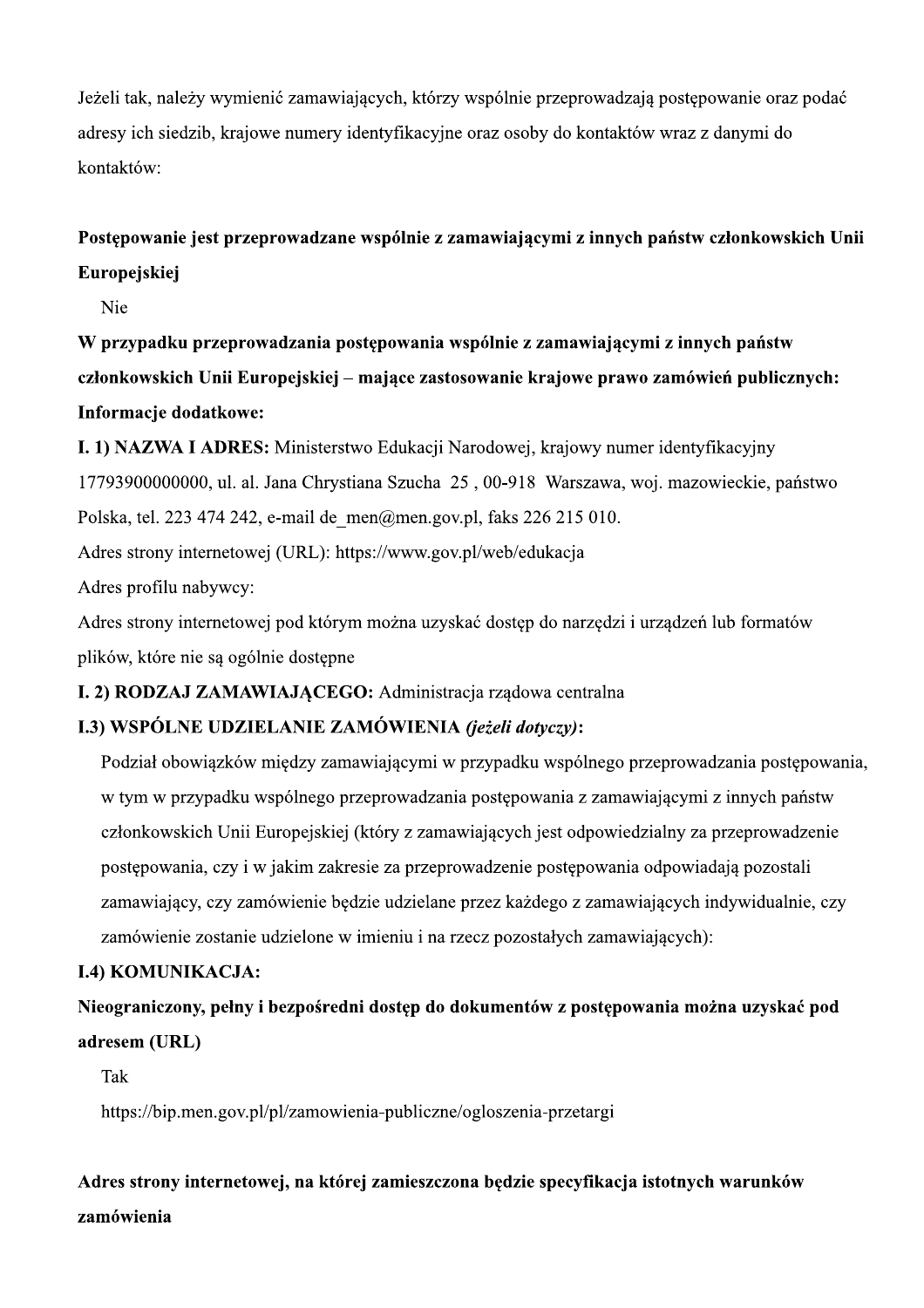Tak

https://bip.men.gov.pl/pl/zamowienia-publiczne/ogloszenia-przetargi

### Dostęp do dokumentów z postępowania jest ograniczony - więcej informacji można uzyskać pod adresem

Nie

#### Oferty lub wnioski o dopuszczenie do udziału w postępowaniu należy przesyłać:

#### Elektronicznie

Nie

adres

Dopuszczone jest przesłanie ofert lub wniosków o dopuszczenie do udziału w postępowaniu w inny sposób:

Nie

Inny sposób:

Wymagane jest przesłanie ofert lub wniosków o dopuszczenie do udziału w postępowaniu w inny sposób:

Tak

Inny sposób:

pisemnie

Adres:

Ministerstwo Edukacji Narodowej, al. J. Ch. Szucha 25, 00-918 Warszawa, Sekretariat Departamentu Ekonomicznego (III piętro, pok. 353).

### Komunikacja elektroniczna wymaga korzystania z narzędzi i urządzeń lub formatów plików, które nie są ogólnie dostępne

Nie

Nieograniczony, pełny, bezpośredni i bezpłatny dostęp do tych narzędzi można uzyskać pod adresem:

 $(URL)$ 

### SEKCJA II: PRZEDMIOT ZAMÓWIENIA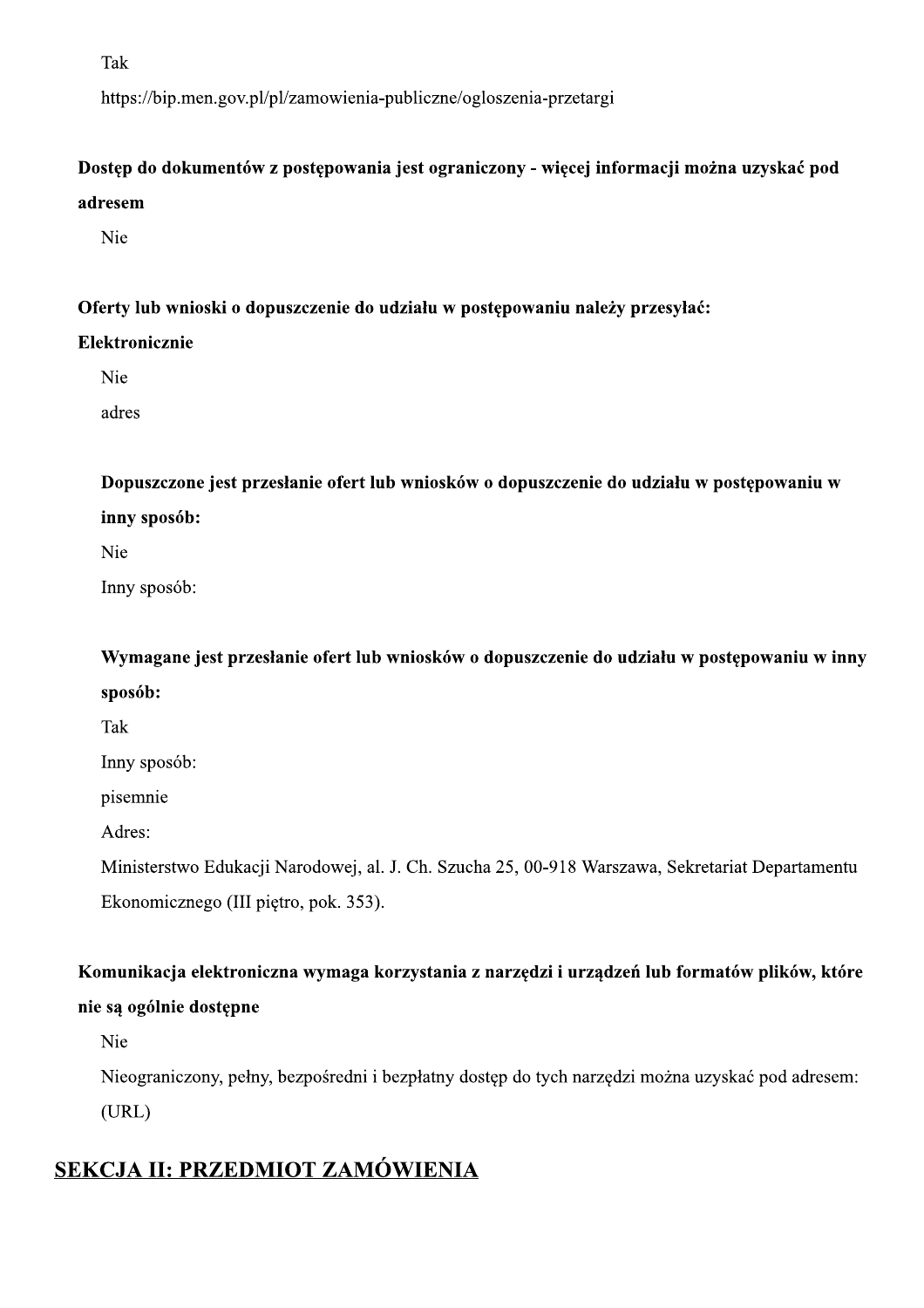II.1) Nazwa nadana zamówieniu przez zamawiającego: Remont wybranych pomieszczeń biurowych na I piętrze w budynku Ministerstwa Edukacji Narodowej przy al. J. Ch. Szucha 25 w Warszawie, numer postepowania DE-WZP.261.2.2019.JJ.

#### Numer referencyjny: DE-WZP.261.2.2019.JJ

### Przed wszczęciem postępowania o udzielenie zamówienia przeprowadzono dialog techniczny Nie

II.2) Rodzaj zamówienia: Roboty budowlane

#### II.3) Informacja o możliwości składania ofert częściowych

Zamówienie podzielone jest na części:

**Nie** 

Oferty lub wnioski o dopuszczenie do udziału w postępowaniu można składać w odniesieniu do:

Zamawiający zastrzega sobie prawo do udzielenia łącznie następujących części lub grup części:

Maksymalna liczba cześci zamówienia, na które może zostać udzielone zamówienie jednemu wykonawcy:

II.4) Krótki opis przedmiotu zamówienia (wielkość, zakres, rodzaj i ilość dostaw, usług lub robót budowlanych lub określenie zapotrzebowania i wymagań) a w przypadku partnerstwa innowacyjnego - określenie zapotrzebowania na innowacyjny produkt, usługę lub roboty budowlane: 1. Przedmiotem zamówienia jest remont wybranych pomieszczeń biurowych na I piętrze w budynku Ministerstwa Edukacji Narodowej przy al. J. Ch. Szucha 25 w Warszawie. 2. Szczegółowy opis przedmiotu zamówienia zawiera: a) Załącznik nr 1a – projekt budowlany (branża budowlana), b) Załącznik nr 1b – projekt budowlany (branża elektryczna), c) Załącznik nr 1c – projekt budowlany (branża sanitarna) d) Załącznik nr 2a – specyfikacja techniczna wykonania i odbioru robót budowlanych (branża budowlana), e) Załącznik nr 2b – specyfikacja techniczna wykonania i odbioru robót (branża elektryczna), f) Załącznik nr 2c – specyfikacja techniczna wykonania i odbioru robót (branża sanitarna), g) Załącznik nr 3a – przedmiar robót – branża budowlana, h) Załącznik nr 3b – przedmiar robót – branża elektryczna, i) Załącznik nr 3c – przedmiar robót – branża sanitarna, Budynek Ministerstwa Edukacji Narodowej przy al. J. Ch. Szucha 25 w Warszawie jest wpisany do rejestru zabytków pod numerem A-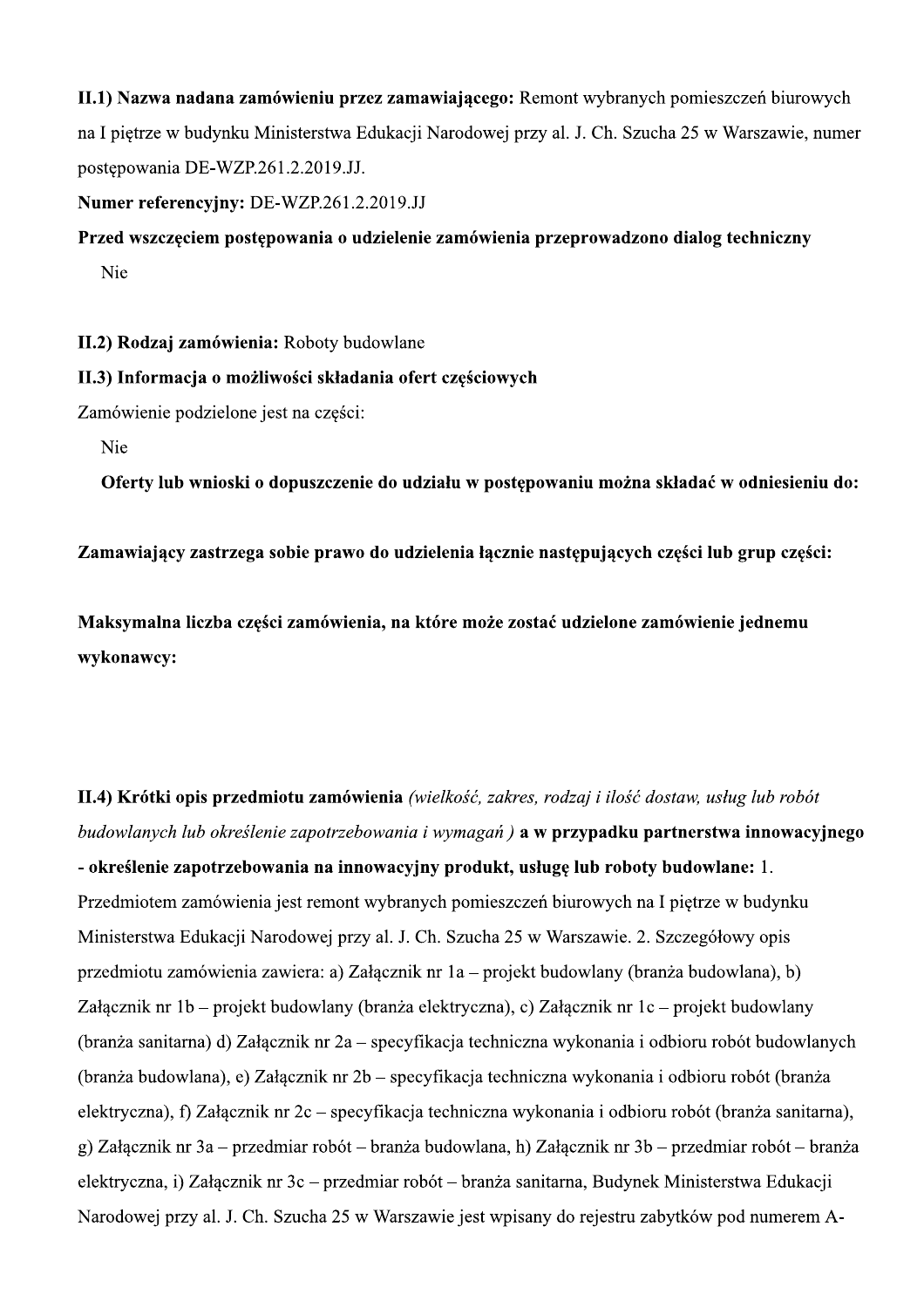816, w związku z tym Wykonawca zobowiązany jest podjąć wszelkie konieczne działania dla zapewnienia zabezpieczenia budynku przed uszkodzeniem lub zniszczeniem. Roboty będą prowadzone na czynnym obiekcie, wobec tego Wykonawca musi uwzględnić wynikające stad ograniczenia i konieczność wykonania dodatkowych zabezpieczeń. 3. Zamawiający wymaga udzielenia przez Wykonawce minimum 36-miesiecznej gwarancji na wykonane roboty budowlane. Okres rekojmi jest równy okresowi gwarancji. 4. DODATKOWE WYMAGANIA ZWIAZANE Z REALIZACJA ZAMÓWIENIA – KLAUZULA SPOŁECZNA: 1) Na podstawie art. 29 ust. 4 ustawy Pzp Zamawiający wymaga, aby Wykonawca do realizacji zamówienia zatrudnił dodatkowo co najmniej jedna osobe bezrobotna, która bedzie bezpośrednio uczestniczyła w wykonywaniu zamówienia. 2) Szczegółowe wymagania w tym zakresie określone zostały w  $\S$  14 Istotnych postanowień umowy – stanowiących Załącznik nr 8 do SIWZ. 5. WYMAGANIA ZWIĄZANE Z REALIZACJĄ ZAMÓWIENIA DOT. ZATRUDNIENIA NA PODSTAWIE UMOWY O PRACE: 1) Na podstawie art. 29 ust. 3a ustawy Zamawiający określa, iż wszelkie czynności bezpośrednio związane z realizacją przedmiotu zamówienia na terenie budowy, mają być wykonywane przez osoby zatrudnione przez Wykonawcę lub jego podwykonawców na podstawie umowy o pracę. Wymóg ten dotyczy osób, które wykonują czynności bezpośrednio zwiazane z wykonywaniem robót w siedzibie Zamawiającego, czyli tzw. pracowników fizycznych. Wymóg nie dotyczy kierownika budowy, kierowników robót, dostawców materiałów budowlanych oraz innych osób, w stosunku do których Wykonawca wykaże, że czynności przez nich realizowane nie polegają na wykonywaniu pracy w sposób określony w art. 22 § 1 ustawy z dnia 26 czerwca 1974 r. Kodeks pracy (Dz. U. z 2018 r. poz. 917, ze zm.). 2) Szczegółowe wymagania w tym zakresie określone zostały w § 15 Istotnych postanowień umowy – stanowiących Załacznik nr 8 do SIWZ.

#### II.5) Główny kod CPV: 45000000-7

**Dodatkowe kody CPV:** 

| Kod CP     |  |
|------------|--|
| 45453000-7 |  |
| 45453000-7 |  |
| 45262512-3 |  |
| 45311100-1 |  |
| 45311200-2 |  |
| 15331100-7 |  |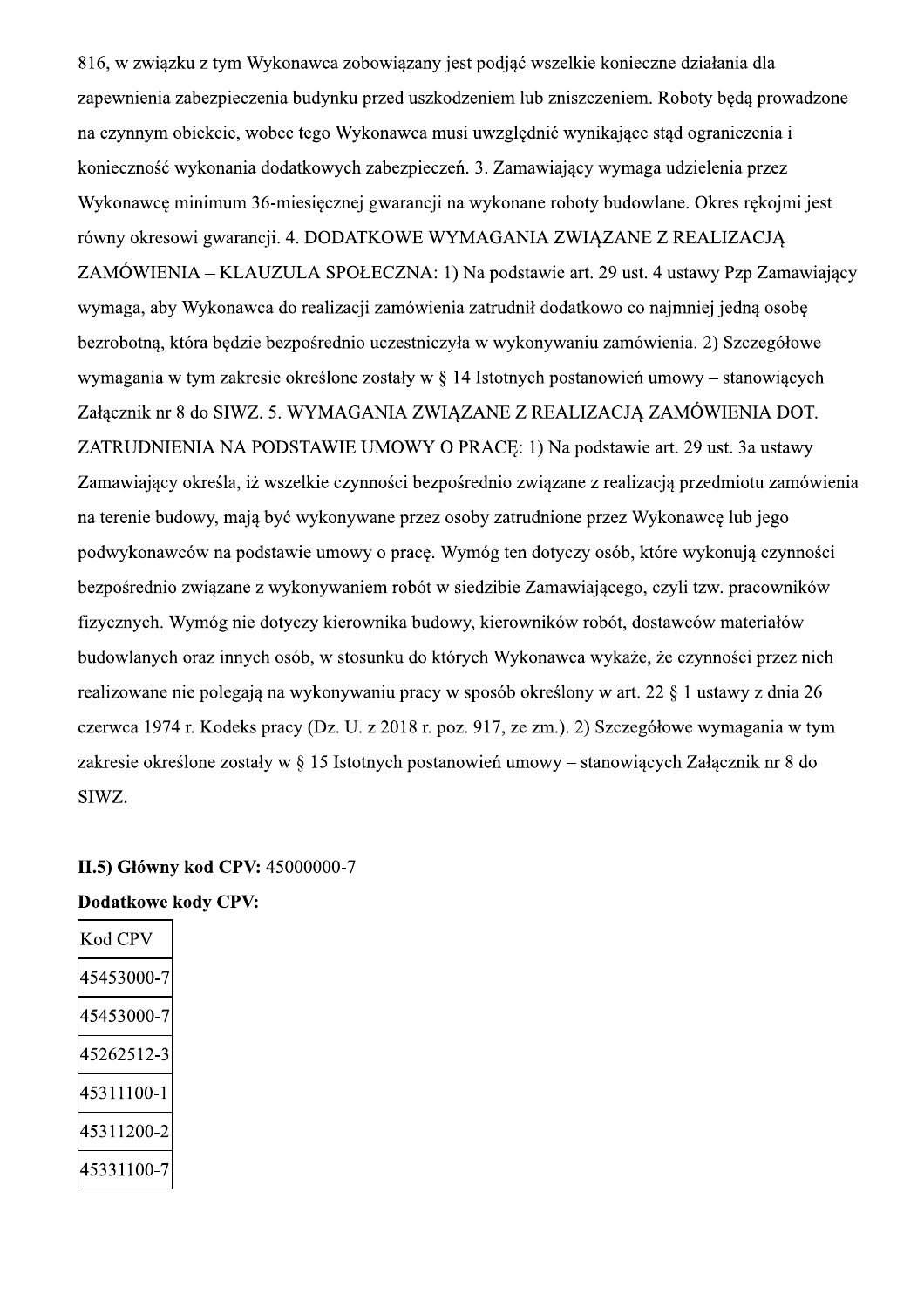II.6) Całkowita wartość zamówienia (jeżeli zamawiający podaje informacje o wartości zamówienia): Wartość bez VAT:

Waluta:

(w przypadku umów ramowych lub dynamicznego systemu zakupów – szacunkowa całkowita maksymalna wartość w całym okresie obowiązywania umowy ramowej lub dynamicznego systemu zakupów)

### II.7) Czy przewiduje się udzielenie zamówień, o których mowa w art. 67 ust. 1 pkt 6 i 7 lub w art. 134 ust. 6 pkt 3 ustawy Pzp: Nie

Określenie przedmiotu, wielkości lub zakresu oraz warunków na jakich zostaną udzielone zamówienia, o których mowa w art. 67 ust. 1 pkt 6 lub w art. 134 ust. 6 pkt 3 ustawy Pzp:

II.8) Okres, w którym realizowane będzie zamówienie lub okres, na który została zawarta umowa ramowa lub okres, na który został ustanowiony dynamiczny system zakupów:

miesiącach: lub dniach: 100

 $lub$ 

data rozpoczęcia: lub zakończenia:

II.9) Informacje dodatkowe: 1. Termin zakończenia robót i zgłoszenia do odbioru: maksymalnie 100 dni kalendarzowych od dnia protokolarnego wprowadzenia na teren budowy. 2. Zamawiający wprowadzi Wykonawcę na teren budowy w terminie do 21 dni kalendarzowych od dnia zawarcia umowy.

### SEKCJA III: INFORMACJE O CHARAKTERZE PRAWNYM, **EKONOMICZNYM, FINANSOWYM I TECHNICZNYM**

### **III.1) WARUNKI UDZIAŁU W POSTĘPOWANIU**

### III.1.1) Kompetencje lub uprawnienia do prowadzenia określonej działalności zawodowej, o ile wynika to z odrębnych przepisów

Określenie warunków: Zamawiający nie wyznacza warunku w tym zakresie.

Informacje dodatkowe

### III.1.2) Sytuacja finansowa lub ekonomiczna

Określenie warunków: W celu potwierdzenia spełnienia warunku Wykonawca zobowiązany jest wykazać, iż posiada: a) środki finansowe lub zdolność kredytową w wysokości nie niższej niż: 300 000,00 zł brutto (słownie: trzysta tysięcy złotych i 00/100), b) ubezpieczenie od odpowiedzialności cywilnej w zakresie prowadzonej działalności gospodarczej związanej z przedmiotem zamówienia na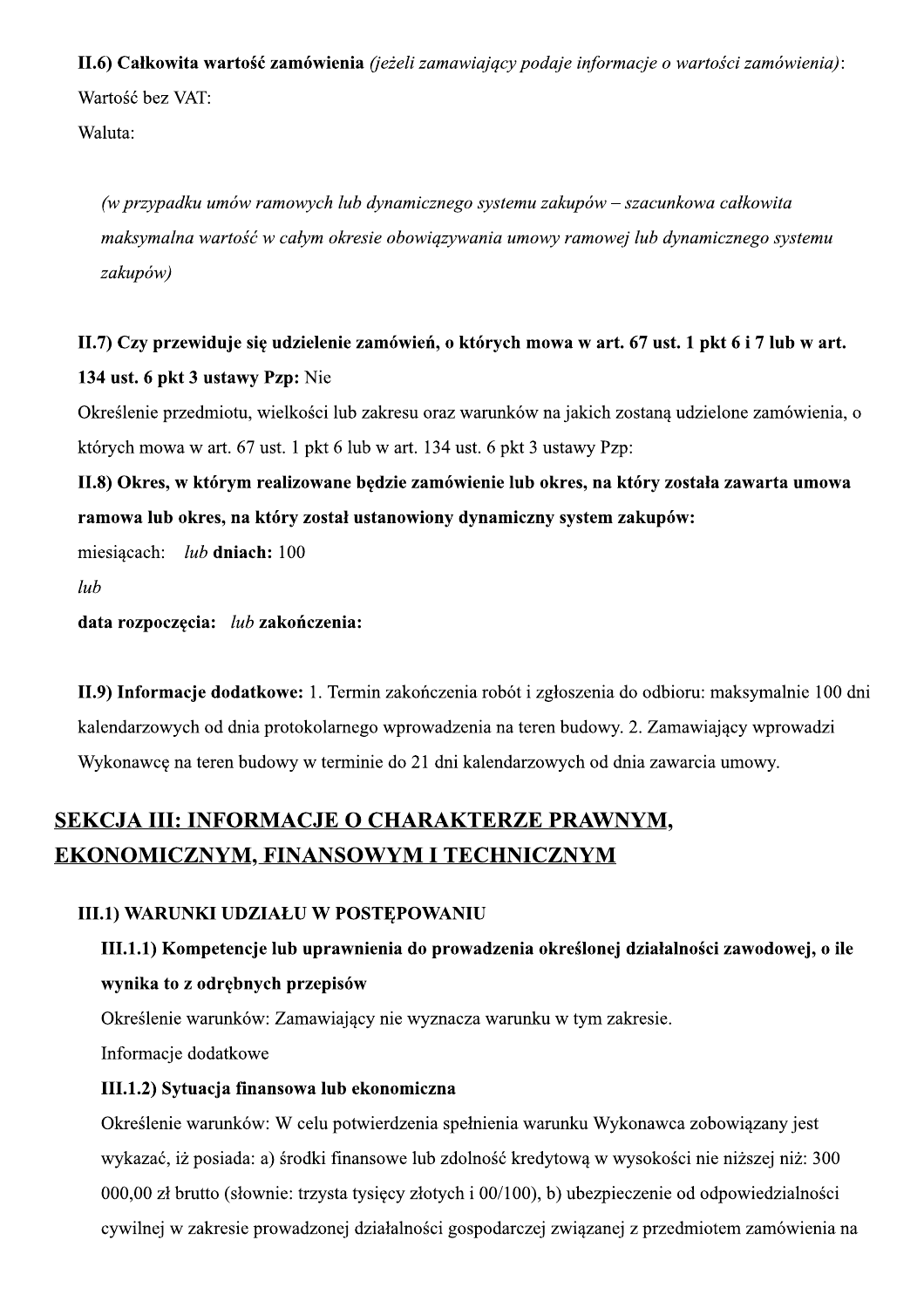kwotę nie mniejszą niż 350 000,00 zł (słownie: trzysta piećdziesiat tysięcy złotych i 00/100) na jedno i wszystkie zdarzenia.

Informacje dodatkowe

#### III.1.3) Zdolność techniczna lub zawodowa

Określenie warunków: W celu potwierdzenia spełnienia warunku Wykonawca zobowiązany jest wykazać, iż: 3.1) wykonał w okresie ostatnich pięciu lat przed upływem terminu składania ofert, a jeżeli okres prowadzenia działalności jest krótszy – w tym okresie: a) co najmniej 2 umowy (zamówienia), których przedmiotem każdej były roboty budowlane wewnątrz budynku o wartości nie mniejszej niż 200 000,00 zł brutto (słownie: dwieście tysięcy złotych i 00/100). Każda z umów, o których mowa powyżej musi obejmować co najmniej roboty polegające na kładzeniu gładzi gipsowej, kładzeniu tynków, układaniu posadzek z parkietu drewnianego, montażu drzwi oraz montażu lub renowacji parapetów, oraz b) co najmniej 2 umowy (zamówienia), których przedmiotem każdej były roboty w branży elektrycznej o wartości nie mniejszej niż 90 000,00 zł brutto (słownie: dziewięćdziesiąt tysięcy złotych i 00/100), oraz c) co najmniej 2 umowy (zamówienia), których przedmiotem każdej były roboty w branży sanitarnej o wartości nie mniejszej niż 40 000,00 zł brutto (słownie: czterdzieści tysięcy złotych i 00/100). Każda z umów, o których mowa powyżej musi obejmować co najmniej roboty polegające na wykonaniu, wymianie lub remoncie instalacji centralnego ogrzewania. Uwaga: Dopuszcza się, aby Wykonawca, w celu potwierdzenia spełniania warunku, wykazał się wykonaniem w ramach jednej umowy (zamówienia) robotami w branży budowlanej (zgodnie z opisem w lit a), w branży elektrycznej (zgodnie z opisem w lit b) oraz w branży sanitarnej (zgodnie z opisem w lit c). Nie dopuszcza się sytuacji, w której w ramach jednej umowy (zamówienia) Wykonawca wykazuje wykonanie 2 robót budowlanych (zgodnie z opisem w lit a) lub 2 robót budowlanych w branży elektrycznej (zgodnie z opisem w lit. b) lub 2 robót budowlanych w branży sanitarnej (zgodnie z opisem w lit. c). 3.2) dysponuje osobami, które zostaną skierowane do realizacji zamówienia, które spełniają następujące wymogi: a) kierownik robót, który musi spełniać łącznie wszystkie następujące wymagania: □ posiadać uprawnienia kierownika budowy w robotach budowlanych w specjalności konstrukcyjno - budowlanej lub architektonicznej, oraz □ posiadać uprawnienia do pełnienia samodzielnych funkcji technicznych w budownictwie w rozumieniu ustawy z dnia 7 lipca 1994 r. Prawo budowlane (Dz. U. z 2018 r. poz. 1202, ze zm.) w specjalności konstrukcyjno – budowlanej lub architektonicznej do kierowania robotami, oraz □ posiadać uprawnienia do kierowania robotami budowlanymi w obiektach nieruchomych wpisanych do rejestru, zgodnie z art. 37c ustawy z dnia 23 lipca 2003 r. o ochronie zabytków i opiece nad zabytkami (Dz. U. z 2018 r. poz. 2067), oraz □ być członkiem właściwej izby samorządu zawodowego, zgodnie z ustawą z dnia 15 grudnia 2000 r. o samorządach zawodowych architektów oraz inżynierów budownictwa (Dz.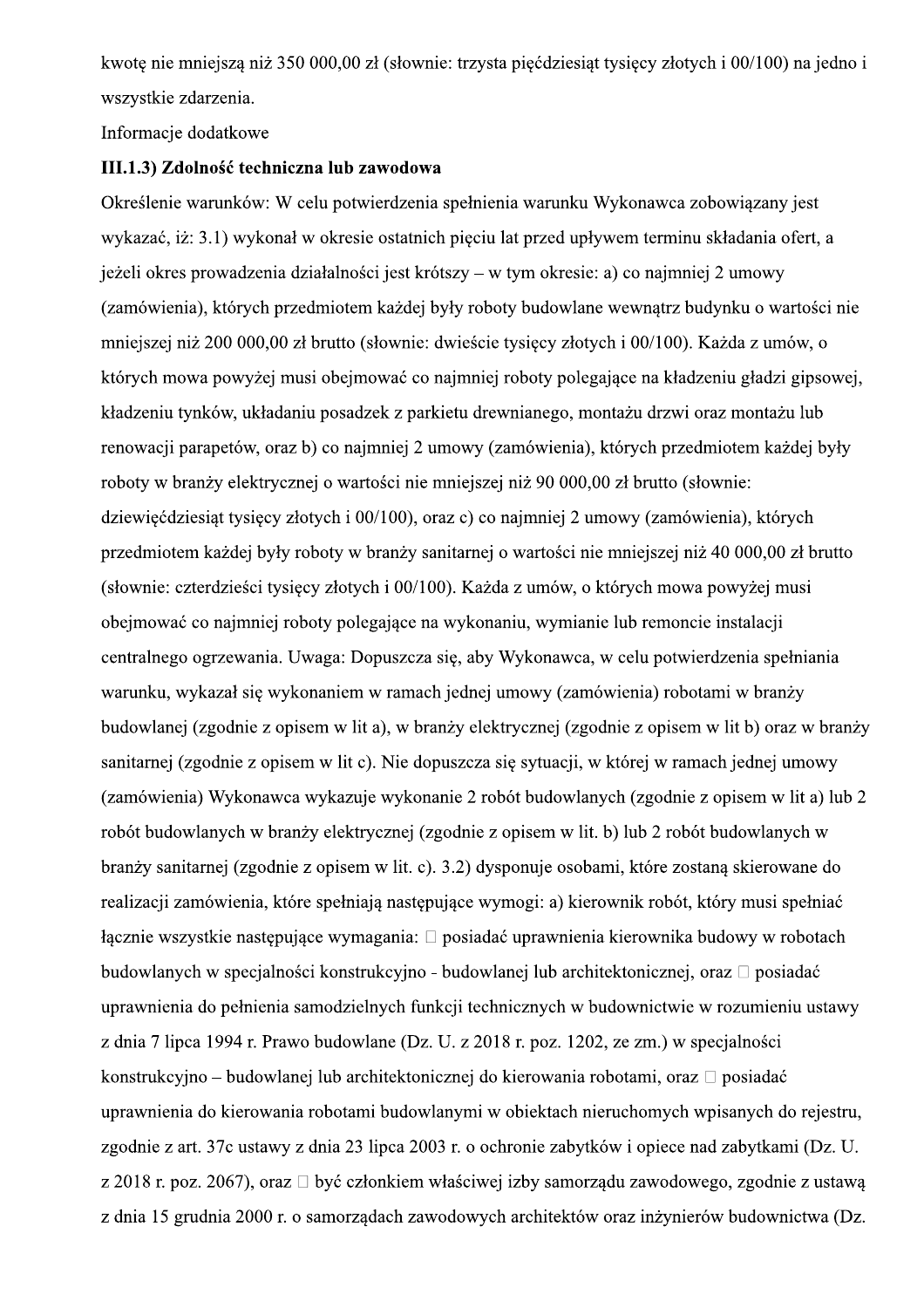U. z 2016 r. poz. 1725, ze zm.); b) kierownik robót elektrycznych, który musi spełniać łacznie wszystkie następujące wymagania: □ posiadać uprawnienia do pełnienia samodzielnych funkcji technicznych w budownictwie w rozumieniu ustawy z dnia 7 lipca 1994 r. Prawo budowlane (Dz. U. z 2018 r. poz. 1202, ze zm.) w specjalności instalacyjnej w zakresie sieci, instalacji i urządzeń elektrycznych i elektroenergetycznych do kierowania robotami, oraz □ być członkiem właściwej izby samorządu zawodowego, zgodnie z ustawą z dnia 15 grudnia 2000 r. o samorządach zawodowych architektów oraz inżynierów budownictwa (Dz. U. z 2016 r. poz. 1725, ze zm.) c) kierownik robót sanitarnych, który musi spełniać łącznie wszystkie następujące wymagania: □ posiadać uprawnienia do pełnienia samodzielnych funkcji technicznych w budownictwie w rozumieniu ustawy z dnia 7 lipca 1994 r. Prawo budowlane (Dz. U. z 2018 r. poz. 1202, ze zm.) w specjalności instalacyjnej w zakresie sieci, instalacji i urządzeń cieplnych, wentylacyjnych, wodociągowych i kanalizacyjnych do kierowania robotami, oraz □ być członkiem właściwej izby samorządu zawodowego, zgodnie z ustawą z dnia 15 grudnia 2000 r. o samorządach zawodowych architektów oraz inżynierów budownictwa (Dz. U. z 2016 r. poz. 1725, ze zm.). d) co najmniej jedną osobą spełniającą wymagania określone w art. 37a ustawy z dnia 23 lipca 2003 r. o ochronie zabytków i opiece nad zabytkami (Dz. U. z 2018 r. poz. 2067, ze zm.), która posiada uprawnienia w zakresie prowadzenia prac konserwatorskich przy elementach kamiennych (sztukatorskich). Zamawiający dopuszcza uprawnienia budowlane odpowiadające wymaganym, które zostały wydane na podstawie wcześniej obowiazujących przepisów oraz odpowiadające im uprawnienia wydane obywatelom państw Europejskiego Obszaru Gospodarczego oraz Konfederacji Szwajcarskiej, z zastrzeżeniem art. 12a oraz innych przepisów ustawy Prawo budowlane, a także ustawy z dnia 22 grudnia 2015 r. o zasadach uznawania kwalifikacji zawodowych nabytych w państwach członkowskich Unii Europejskiej (Dz. U. z 2018 r. poz. 2272).

Zamawiający wymaga od wykonawców wskazania w ofercie lub we wniosku o dopuszczenie do udziału w postępowaniu imion i nazwisk osób wykonujących czynności przy realizacji zamówienia wraz z informacją o kwalifikacjach zawodowych lub doświadczeniu tych osób: Nie Informacje dodatkowe:

#### **III.2) PODSTAWY WYKLUCZENIA**

#### III.2.1) Podstawy wykluczenia określone w art. 24 ust. 1 ustawy Pzp

### III.2.2) Zamawiający przewiduje wykluczenie wykonawcy na podstawie art. 24 ust. 5 ustawy Pzp Tak Zamawiający przewiduje następujące fakultatywne podstawy wykluczenia: Tak (podstawa wykluczenia określona w art. 24 ust. 5 pkt 1 ustawy Pzp)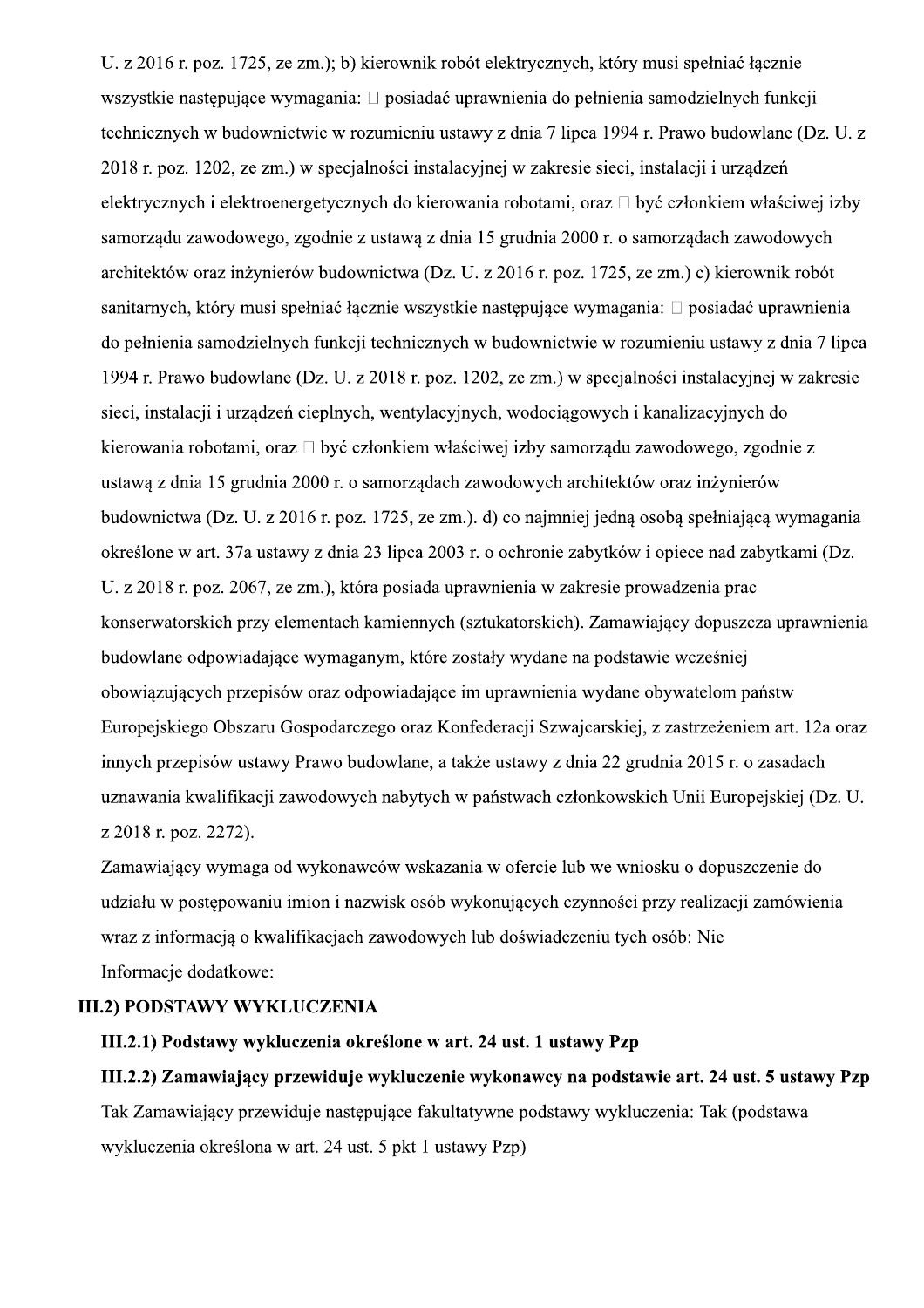### III.3) WYKAZ OŚWIADCZEŃ SKŁADANYCH PRZEZ WYKONAWCE W CELU WSTEPNEGO POTWIERDZENIA, ŻE NIE PODLEGA ON WYKLUCZENIU ORAZ SPEŁNIA WARUNKI UDZIAŁU W POSTĘPOWANIU ORAZ SPEŁNIA KRYTERIA SELEKCJI

Oświadczenie o niepodleganiu wykluczeniu oraz spełnianiu warunków udziału w postępowaniu Tak

Oświadczenie o spełnianiu kryteriów selekcji

Nie

### III.4) WYKAZ OŚWIADCZEŃ LUB DOKUMENTÓW, SKŁADANYCH PRZEZ WYKONAWCE W POSTEPOWANIU NA WEZWANIE ZAMAWIAJACEGO W CELU POTWIERDZENIA OKOLICZNOŚCI, O KTÓRYCH MOWA W ART. 25 UST. 1 PKT 3 **USTAWY PZP:**

Wykonawca, którego oferta została oceniona najwyżej na wezwanie Zamawiającego na podstawie art. 26 ust. 2 ustawy w celu potwierdzenia braku podstaw do wykluczenia z postępowania oraz w celu potwierdzenia spełniania warunków udziału w postępowaniu składa w wyznaczonym, nie krótszym niż 5 dni, terminie: 1) aktualny na dzień złożenia odpis z właściwego rejestru lub centralnej ewidencji i informacji o działalności gospodarczej, jeżeli odrębne przepisy wymagają wpisu do rejestru lub ewidencji, w celu potwierdzenia braku podstaw do wykluczenia na podstawie art. 24 ust. 5 pkt 1 ustawy. Jeżeli Wykonawca ma siedzibę lub miejsce zamieszkania poza terytorium Rzeczypospolitej Polskiej składa dokument lub dokumenty wystawione w kraju, w którym Wykonawca ma siedzibę lub miejsce zamieszkania, potwierdzające, że nie otwarto jego likwidacji ani nie ogłoszono upadłości. Jeżeli w kraju, w którym Wykonawca ma siedzibę lub miejsce zamieszkania, nie wydaje się dokumentów, o których mowa powyżej, zastępuje się je dokumentem zawierającym odpowiednio oświadczenie Wykonawcy, ze wskazaniem osoby albo osób uprawnionych do jego reprezentacji, złożone przed notariuszem lub przed organem sądowym, administracyjnym albo organem samorządu zawodowego lub gospodarczego właściwym ze względu na siedzibę lub miejsce zamieszkania Wykonawcy. W przypadku, gdy o zamówienie ubiegają się Wykonawcy występujący wspólnie, ww. dokument składa każdy z Wykonawców. W przypadku, gdy Wykonawca powołuje się na zasoby innych podmiotów na zasadach określonych w art. 22a ustawy składa (z zastrzeżeniem ust. 5) ww.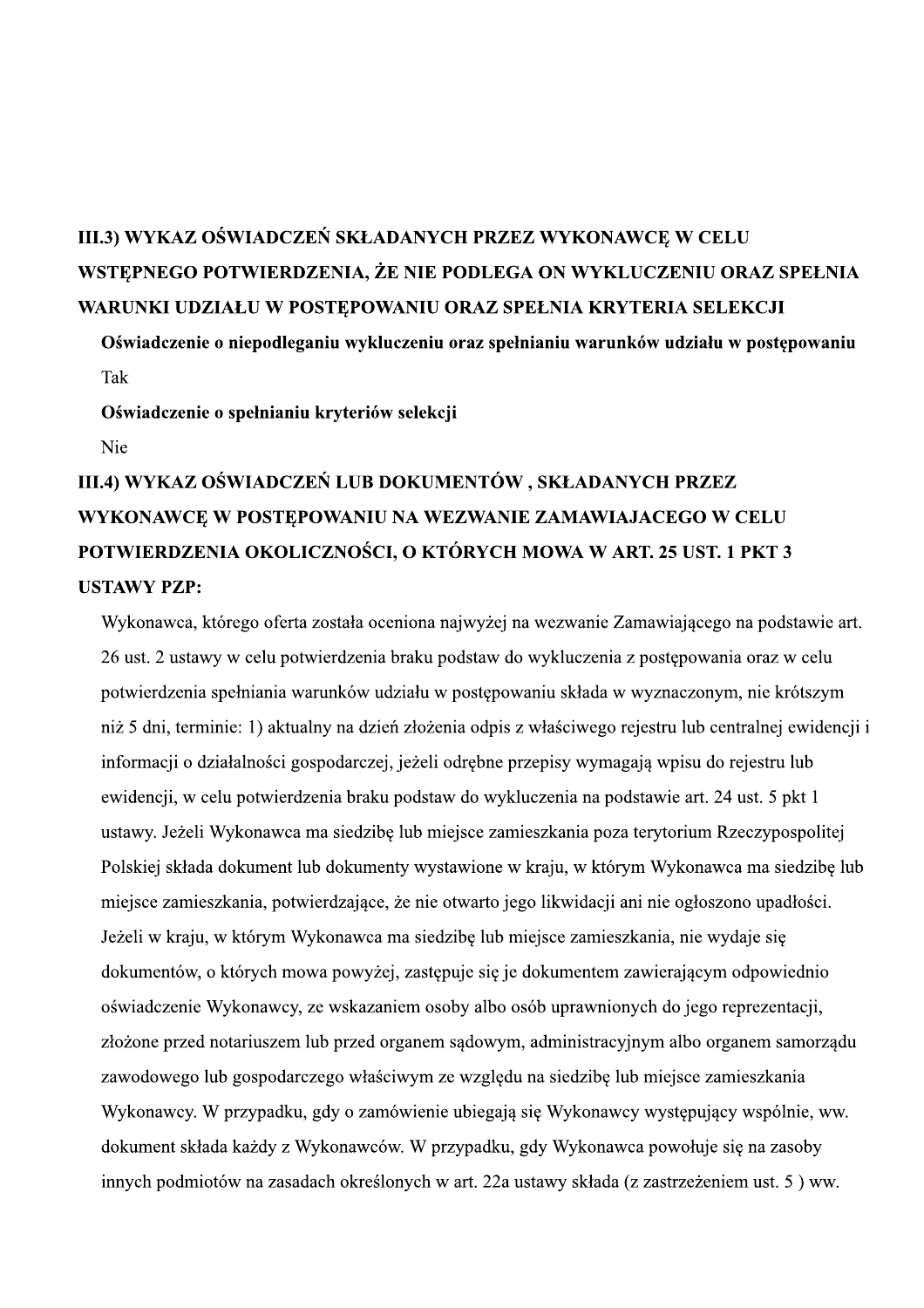dokument w zakresie tych podmiotów w celu potwierdzenia braku podstaw do wykluczenia na podstawie art. 24 ust. 5 pkt 1 ustawy.

## III.5) WYKAZ OŚWIADCZEŃ LUB DOKUMENTÓW SKŁADANYCH PRZEZ WYKONAWCE W POSTEPOWANIU NA WEZWANIE ZAMAWIAJACEGO W CELU POTWIERDZENIA OKOLICZNOŚCI, O KTÓRYCH MOWA W ART. 25 UST. 1 PKT 1 USTAWY PZP III.5.1) W ZAKRESIE SPEŁNIANIA WARUNKÓW UDZIAŁU W POSTEPOWANIU:

1) aktualny na dzień złożenia wykaz robót budowlanych wykonanych w okresie ostatnich pięciu lat przed upływem terminu składania ofert, a jeżeli okres prowadzenia działalności jest krótszy – w tym okresie, wraz z podaniem ich rodzaju, wartości, daty, miejsca wykonania i podmiotów, na rzecz których roboty te zostały wykonane oraz z załączeniem dowodów określających, czy te roboty budowlane zostały wykonane należycie, w szczególności informacji o tym czy roboty te zostały wykonane zgodnie z przepisami prawa budowlanego i prawidłowo ukończone. Wzór wykazu najważniejszych robót stanowi załącznik nr 5 do SIWZ. Wykonawca w wykazie ma obowiązek wskazać roboty budowlane potwierdzające spełnianie warunku określonego w rozdziale 5 ust. 2 pkt 3 ppkt 3.1 SIWZ. Dowodami potwierdzającymi czy roboty budowlane zostały wykonane należycie są: a) referencie lub inne dokumenty wystawione przez podmiot, na rzecz którego roboty budowlane były wykonywane, b) inne dokumenty – jeżeli z uzasadnionych przyczyn o obiektywnym charakterze Wykonawca nie jest w stanie uzyskać dokumentów, o którym mowa w pkt a). Jeśli Wykonawca składa inne dokumenty, zobowiazany jest podać przyczyny braku możliwości uzyskania dokumentów, o których mowa w pkt a. W przypadku Wykonawców wspólnie ubiegających się o udzielenie zamówienia ww. dokumenty składa przynajmniej jeden z Wykonawców lub wszyscy Wykonawcy łącznie. 2) aktualny na dzień złożenia wykaz osób, skierowanych przez Wykonawcę do realizacji zamówienia publicznego odpowiedzialnych za kierowanie robotami budowlanymi wraz z informacjami na temat ich kwalifikacji zawodowych, uprawnień wraz informacją o podstawie do dysponowania tymi osobami. Wzór wykazu stanowi załącznik nr 6 do SIWZ. W przypadku Wykonawców wspólnie ubiegających się o udzielenie zamówienia ww. dokumenty składa przynajmniej jeden z Wykonawców lub wszyscy Wykonawcy łącznie. 3) informację banku lub spółdzielczej kasy oszczędnościowo-kredytowej potwierdzającą wysokość posiadanych środków finansowych lub zdolność kredytową Wykonawcy w wysokości nie niższej niż 300 000,00 zł (słownie: trzysta tysięcy złotych 00/100) w okresie nie wcześniejszym niż 1 miesiąc przed upływem terminu składania ofert. W przypadku Wykonawców wspólnie ubiegających się o udzielenie zamówienia ww. dokumenty składa przynajmniej jeden z Wykonawców lub wszyscy Wykonawcy łącznie. 4) aktualny dokument potwierdzający posiadanie przez Wykonawcę ubezpieczenia od odpowiedzialności cywilnej w zakresie prowadzonej działalności gospodarczej związanej z przedmiotem zamówienia na kwotę nie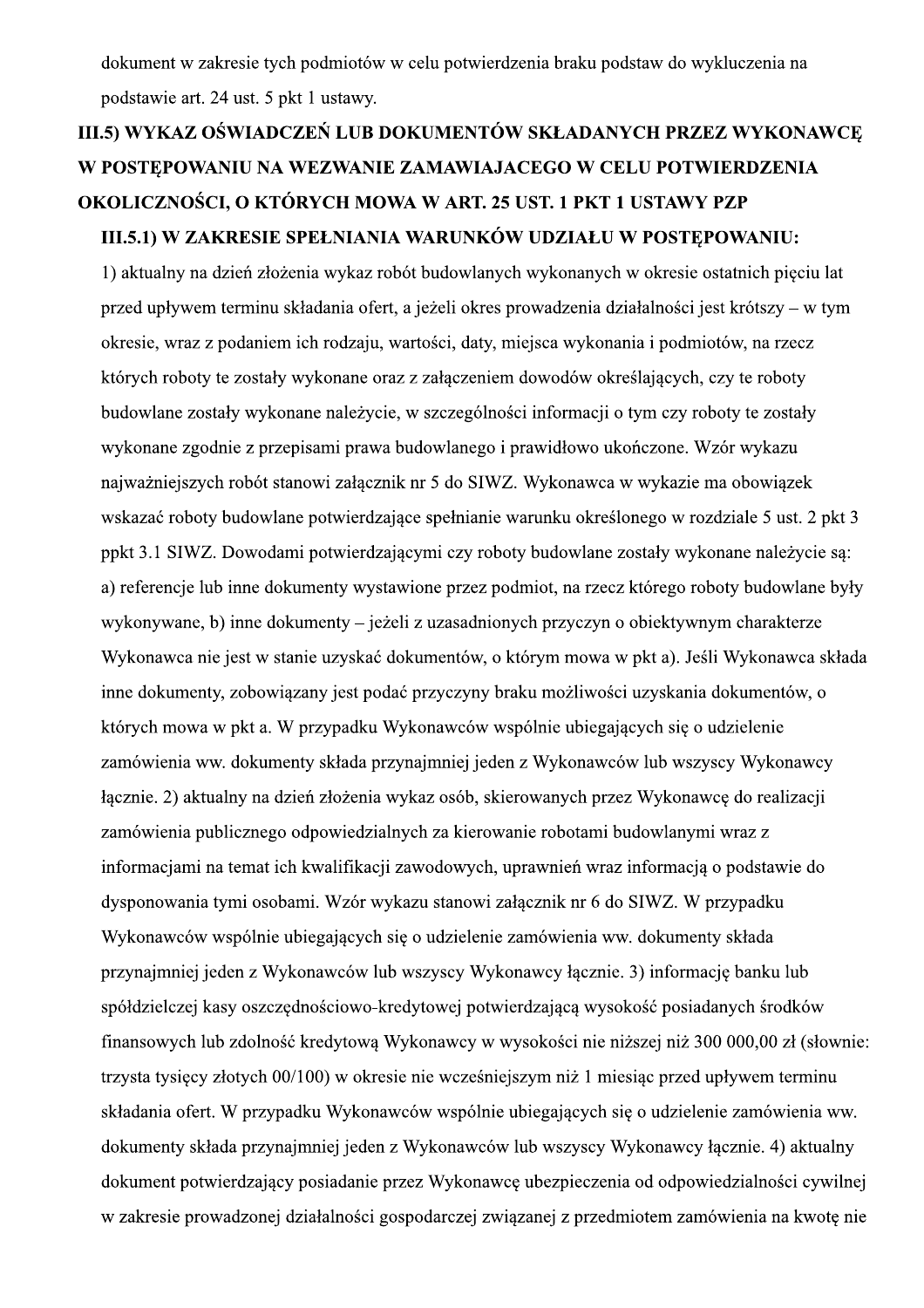mniejszą niż 350 000,00 zł (słownie: trzysta piećdziesiat tysięcy złotych 00/100) na jedno i wszystkie zdarzenia. W przypadku Wykonawców wspólnie ubiegających się o udzielenie zamówienia ww. dokumenty składa przynajmniej jeden z Wykonawców lub wszyscy Wykonawcy łacznie. Zgodnie z art. 26 ust. 2c ustawy, jeżeli z uzasadnionej przyczyny Wykonawca nie może złożyć dokumentów dotyczących sytuacji finansowej i ekonomicznej wymaganych przez Zamawiającego, określonych w pkt 3 i 4 powyżej, może złożyć inny dokument, który w wystarczający sposób potwierdza spełnianie opisanego przez Zamawiającego warunku. W przypadku wskazania przez Wykonawcę ww. oświadczeń lub dokumentów, które znajdują się w posiadaniu Zamawiającego, w szczególności oświadczeń lub dokumentów przechowywanych przez Zamawiającego zgodnie z art. 97 ust. 1 ustawy, Zamawiający w celu potwierdzenia okoliczności, o których mowa w art. 25 ust. 1 pkt 1 i 3 ustawy, korzysta z posiadanych oświadczeń lub dokumentów, o ile są one aktualne.

#### III.5.2) W ZAKRESIE KRYTERIÓW SELEKCJI:

### III.6) WYKAZ OŚWIADCZEŃ LUB DOKUMENTÓW SKŁADANYCH PRZEZ WYKONAWCE W POSTEPOWANIU NA WEZWANIE ZAMAWIAJACEGO W CELU POTWIERDZENIA OKOLICZNOŚCI, O KTÓRYCH MOWA W ART. 25 UST. 1 PKT 2 USTAWY PZP III.7) INNE DOKUMENTY NIE WYMIENIONE W pkt III.3) - III.6)

2. Zgodnie z art. 22a ustawy Wykonawca może w celu potwierdzenia spełniania warunków udziału w postępowaniu polegać na zdolnościach technicznych lub zawodowych lub sytuacji finansowej lub ekonomicznej innych podmiotów, niezależnie od charakteru prawnego łaczących go z nim stosunków prawnych. W takiej sytuacji musi udowodnić Zamawiającemu, że realizując zamówienie, bedzie dysponował niezbednymi zasobami tych podmiotów, w szczególności składając wraz z oferta zobowiązanie tych podmiotów do oddania mu do dyspozycji niezbędnych zasobów na potrzeby realizacji zamówienia. Z zobowiązania lub dokumentów, o których mowa w pkt 2.2 powinny wynikać w szczególności następujące informacje: □ zakres dostępnych Wykonawcy zasobów innego podmiotu;  $\Box$  sposób wykorzystania zasobów innego podmiotu, przez Wykonawcę, przy wykonywaniu zamówienia □ zakres i okres udziału innego podmiotu przy wykonywaniu zamówienia publicznego; □ czy podmiot, na zdolnościach którego wykonawca polega w odniesieniu do warunków udziału w postępowaniu dotyczących wykształcenia, kwalifikacji zawodowych lub doświadczenia, zrealizuje roboty budowlane, których wskazane zdolności dotyczą; 2.1. Wykonawca powołujący się przy wykazywaniu spełnienia warunku udziału w postępowaniu, o którym mowa w rozdziale 5 ust. 2 pkt 2 ppkt a SIWZ, na zasoby innych podmiotów w celu udowodnienia spełniania warunku, powinien przedłożyć dodatkowo informację banku lub spółdzielczej kasy oszczędnościowo-kredytowej potwierdzająca wysokość posiadanych środków finansowych lub zdolność kredytowa tego podmiotu w okresie nie wcześniejszym niż 1 miesiąc przed upływem terminu składania ofert. 2.2. Poza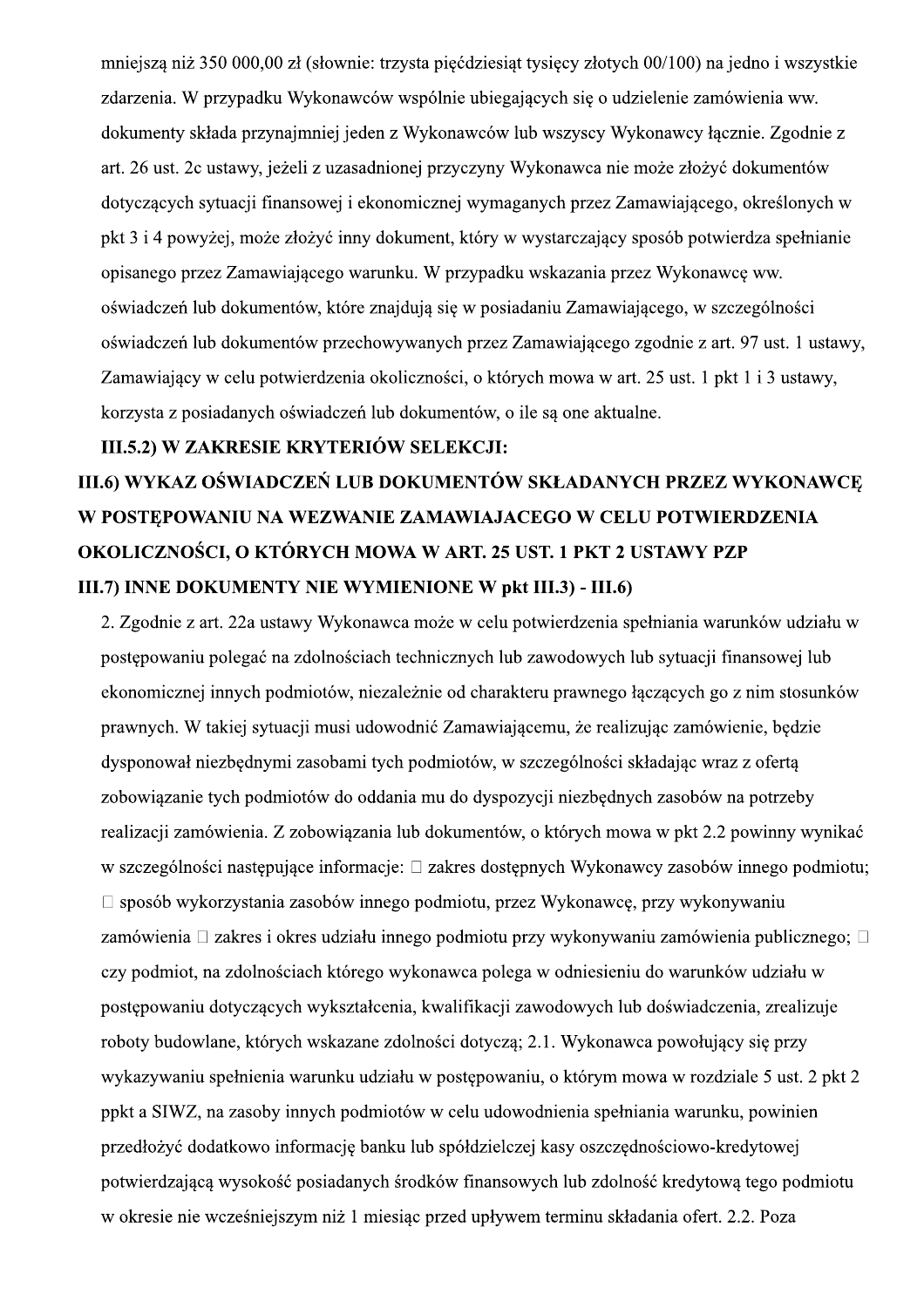zobowiązaniem, Wykonawca może przedłożyć inne dokumenty, potwierdzające, że Wykonawca bedzie dysponował zasobami innych podmiotów w stopniu niezbednym dla należytego wykonania zamówienia oraz oceny, czy stosunek łączący Wykonawcę z tymi podmiotami gwarantuje rzeczywisty dostep do ich zasobów, w szczególności zawierające elementy, o których mowa powyżej. 2.3. Wykonawca, który polega na sytuacji finansowej lub ekonomicznej innych podmiotów, odpowiada solidarnie z podmiotem, który zobowiazał się do udostępnienia zasobów, za szkode poniesiona przez Zamawiającego powstałą wskutek nieudostępnienia tych zasobów, chyba że za nieudostępnienie zasobów nie ponosi winy. SKŁADANE PRZEZ WSZYSTKICH WYKONAWCÓW W ZAKRESIE GRUPY KAPITAŁOWEJ 3. Wszyscy Wykonawcy, którzy złożyli oferty w terminie 3 dni od dnia zamieszczenia na stronie internetowej informacji, o której mowa w art. 86 ust. 5 ustawy, przekażą Zamawiającemu oświadczenie o przynależności lub braku przynależności do tej samej grupy kapitałowej, o której mowa w art. 24 ust. 1 pkt 23 ustawy. Wraz ze złożeniem oświadczenia, Wykonawca może przedstawić dowody, że powiązania z innym Wykonawcą nie prowadzą do zakłócenia konkurencji w postępowaniu o udzielenie zamówienia. Zamawiający przekaże Wykonawcom oraz zamieści na stronie bip.men.gov.pl (link: zamówienia publiczne) wzór stosownego oświadczenia. W przypadku Wykonawców wspólnie ubiegających się o udzielenie zamówienia ww. oświadczenie składa każdy z Wykonawców we własnym imieniu. W sytuacji, gdy oferte złoży jeden Wykonawca, Wykonawca ten zwolniony jest ze złożenia ww. oświadczenia. Oferta musi ponadto zawierać: 1) wypełniony formularz ofertowy z uwzglednieniem informacji zawartych we wzorze formularza oferty (Załącznik nr 7 do SIWZ), 2) kosztorysy ofertowe sporządzone w formie uproszczonej zgodnie z poniższymi wytycznymi: □ muszą zachowywać podział na części i elementy zastosowane w przedmiarach robót. □ nie można pomijać i dodawać pozycii przedmiarów, nie można agregować pozycji i nie można ich dzielić, □ muszą zawierać co najmniej dla każdej pozycji: numer pozycji, podstawę normatywną wyliczenia nakładów rzeczowych, opis pozycji, ilość i rodzaj jednostki obmiarowej, cenę jednostkową netto pozycji z podaniem do dwóch miejsc po przecinku oraz wartość (cena jednostkowa razy ilość jednostek obmiarowych) netto dla wszystkich jednostek w pozycji z podaniem do dwóch miejsc po przecinku, □ każdy dział kosztorysu należy podsumować, □ końcowe podsumowanie kosztorysu musi uwzględniać wartość podatku VAT i będzie stanowić wartość kosztorysu ofertowego (cenę oferty). Cena oferty powinna być podana z zaokrągleniem do dwóch miejsc po przecinku, □ wybrane przez Wykonawcę materiały, wyroby lub urządzenia do zastosowania przy realizacji i wycenie przedmiotu zamówienia muszą posiadać, co najmniej taką wartość techniczną, użytkową, estetyczną, jakiej wymagał Zamawiający w specyfikacji oraz muszą zgodnie z prawem być dopuszczone do stosowania w budownictwie. Określenie w ofercie nazwy, producenta lub innych parametrów charakteryzujących wybrany przez Wykonawcę produkt jest wiążące przy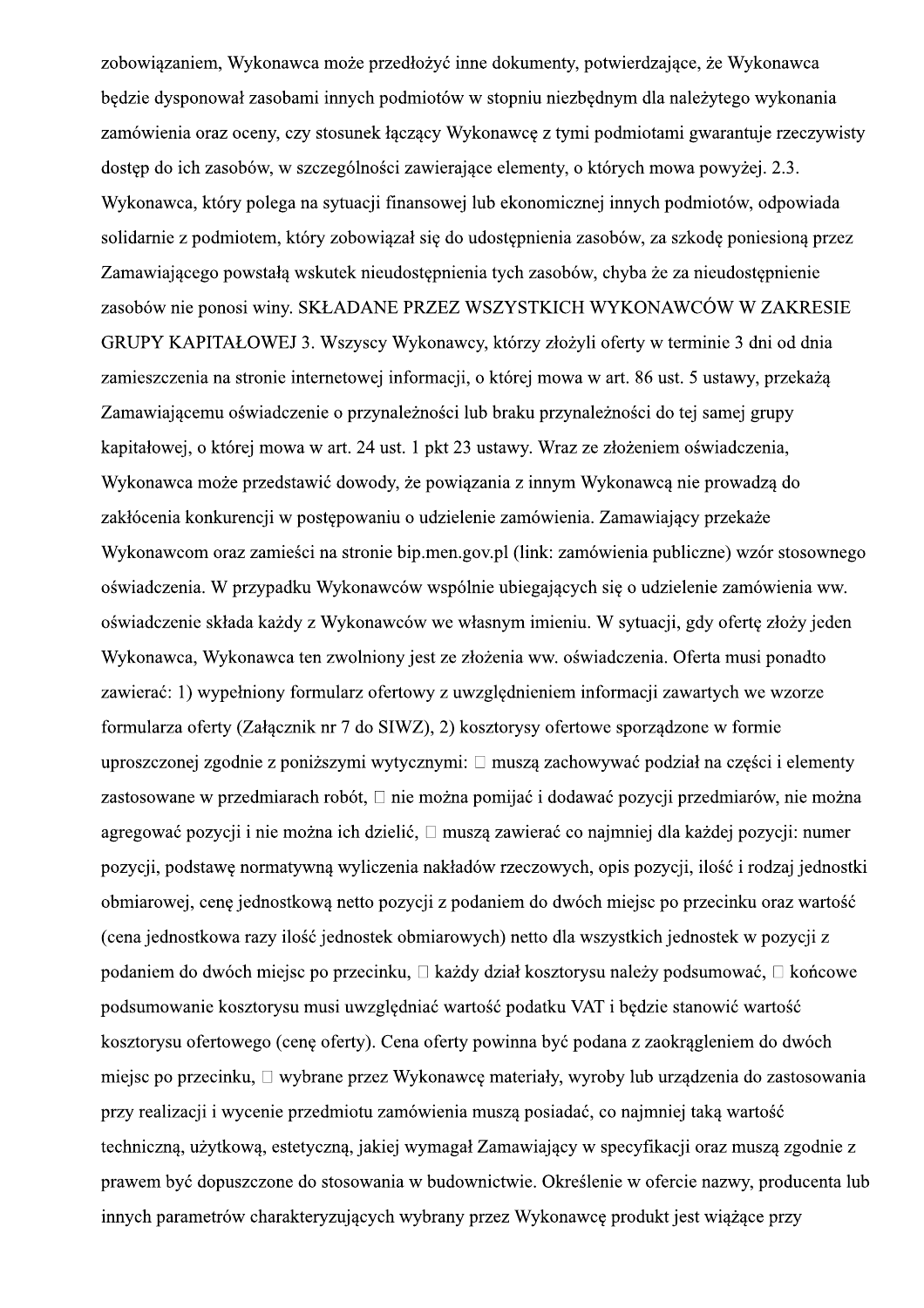spełnieniu ww. wymogów,  $\Box$  Wykonawca uprawniony jest do stosowania upustów tylko poprzez ich wkalkulowanie w ceny lub narzuty przyjęte i użyte przy kosztorysowym wyliczeniu ceny oferty, w każdej cenie jednostkowej netto kosztorysu, □ Wykonawca zobowiązany jest uwzględnić w cenach kosztorysów koszty bezpośrednie (roboczo-godzinę, materiały, sprzęt) oraz narzuty (koszty pośrednie i zysk), □ Wykonawca zobowiązany jest podać przyjęte do kosztorysowania następujące dane: stawkę Roboczo-godziny, procent Kosztów pośrednich oraz procent Zysku. 3) kosztorys ofertowy winien być sporządzony na podstawie przedmiaru robót stanowiącego załącznik nr 3a, 3b oraz 3c do SIWZ. 4) oświadczenia i dokumenty zgodnie z wymogami wskazanymi w Rozdziale 6 SIWZ, 5) dokument, o którym mowa w ust. 8 niniejszego rozdziału (jeżeli dotyczy), 6) informację o podwykonawcach zgodnie z Rozdziałem 3 ust. 10 SIWZ, 7) kopię lub oryginał (zgodnie z wymaganiami zawartymi w rozdz. 8) dokumentu potwierdzającego wniesienie wadium.

#### **SEKCJA IV: PROCEDURA**

#### **IV.1) OPIS**

#### IV.1.1) Tryb udzielenia zamówienia: Przetarg nieograniczony

#### IV.1.2) Zamawiający żąda wniesienia wadium:

#### Tak

#### Informacja na temat wadium

Wymagania dotyczące wadium 1. Składając ofertę każdy Wykonawca zobowiązany jest wnieść wadium w wysokości 10 000,00 PLN. 3. Wadium musi zostać wniesione na cały okres związania oferta. 4. Wadium należy wnieść przed upływem terminu składania ofert. 5. Wadium należy wnieść w formach przewidzianych w art. 45 ust. 6 ustawy. 6. Gwarancia bankowa, gwarancia ubezpieczeniowa, poreczenie bankowe oraz poreczenia innych instytucji winny zostać złożone w formie dokumentu oryginalnego. 7. Wadium w formie pieniężnej należy wnieść na rachunek bankowy Ministerstwa Edukacji Narodowej, tj.: Narodowy Bank Polski O/Okręgowy w Warszawie 48 1010 1010 0031 2813 9120 0000 z podaniem tytułu "WADIUM: Postępowanie nr DE-WZP.261.2.2019.JJ 8. Wadium w formie pieniężnej (przelew) musi zostać zaksięgowane na rachunku Zamawiającego przed wskazanym terminem składania ofert: (dzień, godzina, minuta składania ofert). 9. Kserokopię potwierdzenia złożenia wadium w formie pieniężnej należy dołączyć do oferty. 10. W przypadku wadium wnoszonego w formie innej niż w pieniądzu, oryginał dokumentu (poręczenia lub gwarancji) powinien zostać złożony w kasie Ministerstwa: w godz. 11.00 do 14.00 lub w innych godzinach po telefonicznym uzgodnieniu (za wyjątkiem sobót, niedziel oraz świąt) lub zostać załączony do oferty. W przypadku złożenia oryginału poręczenia lub gwarancji w kasie Ministerstwa kopię dokumentu (poręczenia lub gwarancji) zdeponowanego w kasie Wykonawca powinien dołączyć do oferty wraz z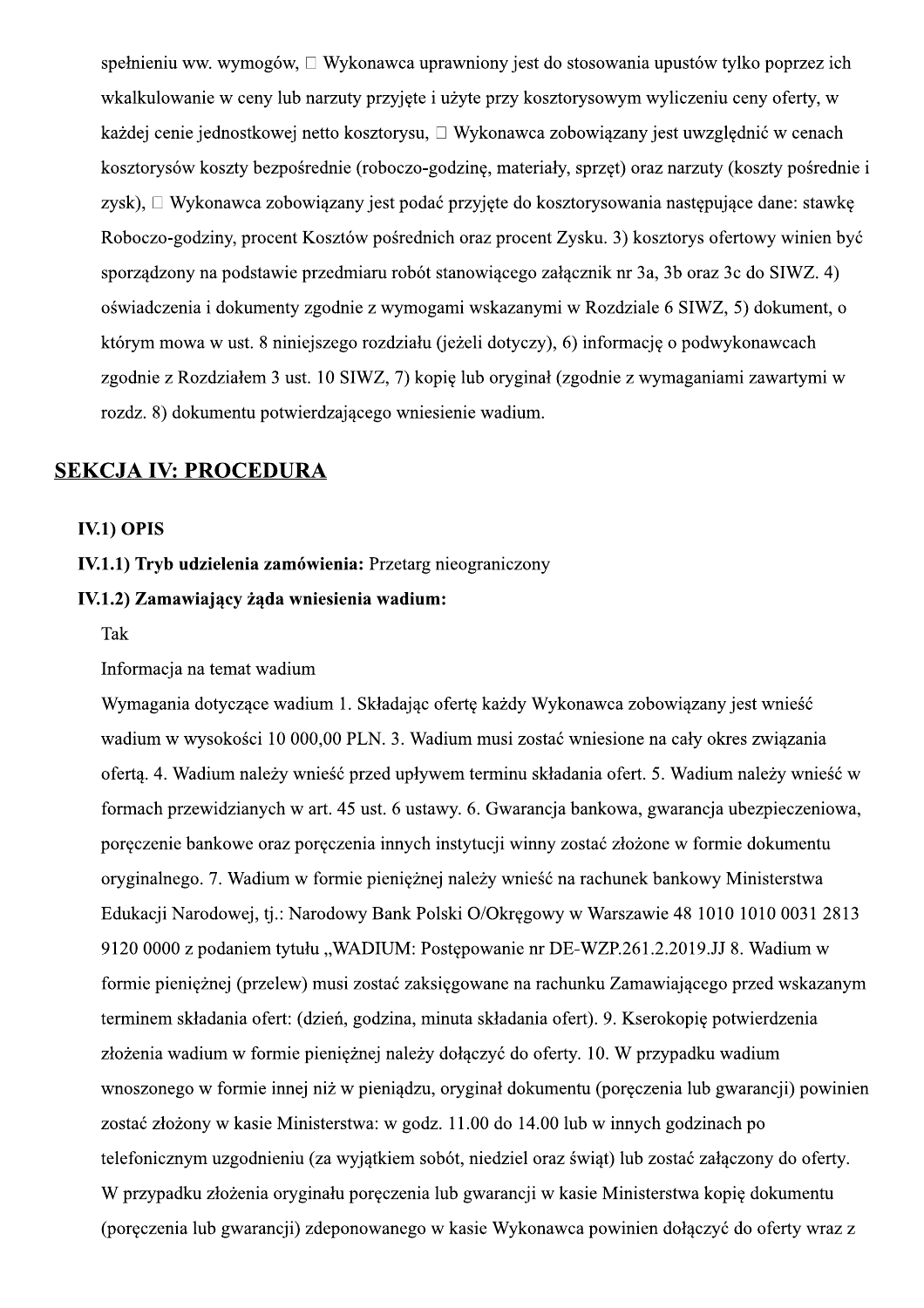kopia potwierdzenia złożenia dokumentu w kasie. 11. W przypadku wnoszenia wadium w postaci, o której mowa w ust. 10, Wykonawca winien przedłożyć dokument poreczenia lub gwarancji wystawiony przez właściwy podmiot zawierający informację o udzieleniu poręczenia/gwarancji zapłaty kwoty stanowiącej wadium w postępowaniu nr DE-WZP.261.2.2019. JJ na rzecz Ministerstwa Edukacji Narodowej. Ww. dokument musi być ważny przez cały okres związania ofertą określony w niniejszej SIWZ oraz zawierać nieodwołalne zobowiązanie podmiotu udzielającego poręczenia/gwarancji do bezwarunkowej wypłaty wadium, na pierwsze żądanie Zamawiającego, w przypadkach określonych w art. 46 ust. 4a i 5 ustawy. 12. Oferta Wykonawcy, który nie wniesie wadium lub wniesie w sposób nieprawidłowy zostanie odrzucona na postawie art. 89 ust. 1 pkt. 7b ustawy.

#### IV.1.3) Przewiduje się udzielenie zaliczek na poczet wykonania zamówienia:

Nie

Należy podać informacje na temat udzielania zaliczek:

### IV.1.4) Wymaga się złożenia ofert w postaci katalogów elektronicznych lub dołaczenia do ofert katalogów elektronicznych:

**Nie** 

Dopuszcza się złożenie ofert w postaci katalogów elektronicznych lub dołaczenia do ofert katalogów elektronicznych:

Nie

Informacie dodatkowe:

#### IV.1.5.) Wymaga się złożenia oferty wariantowej:

Dopuszcza się złożenie oferty wariantowej

Złożenie oferty wariantowej dopuszcza się tylko z jednoczesnym złożeniem oferty zasadniczej:

#### IV.1.6) Przewidywana liczba wykonawców, którzy zostaną zaproszeni do udziału w postępowaniu

(przetarg ograniczony, negocjącje z ogłoszeniem, dialog konkurencyjny, partnerstwo innowacyjne)

Liczba wykonawców

Przewidywana minimalna liczba wykonawców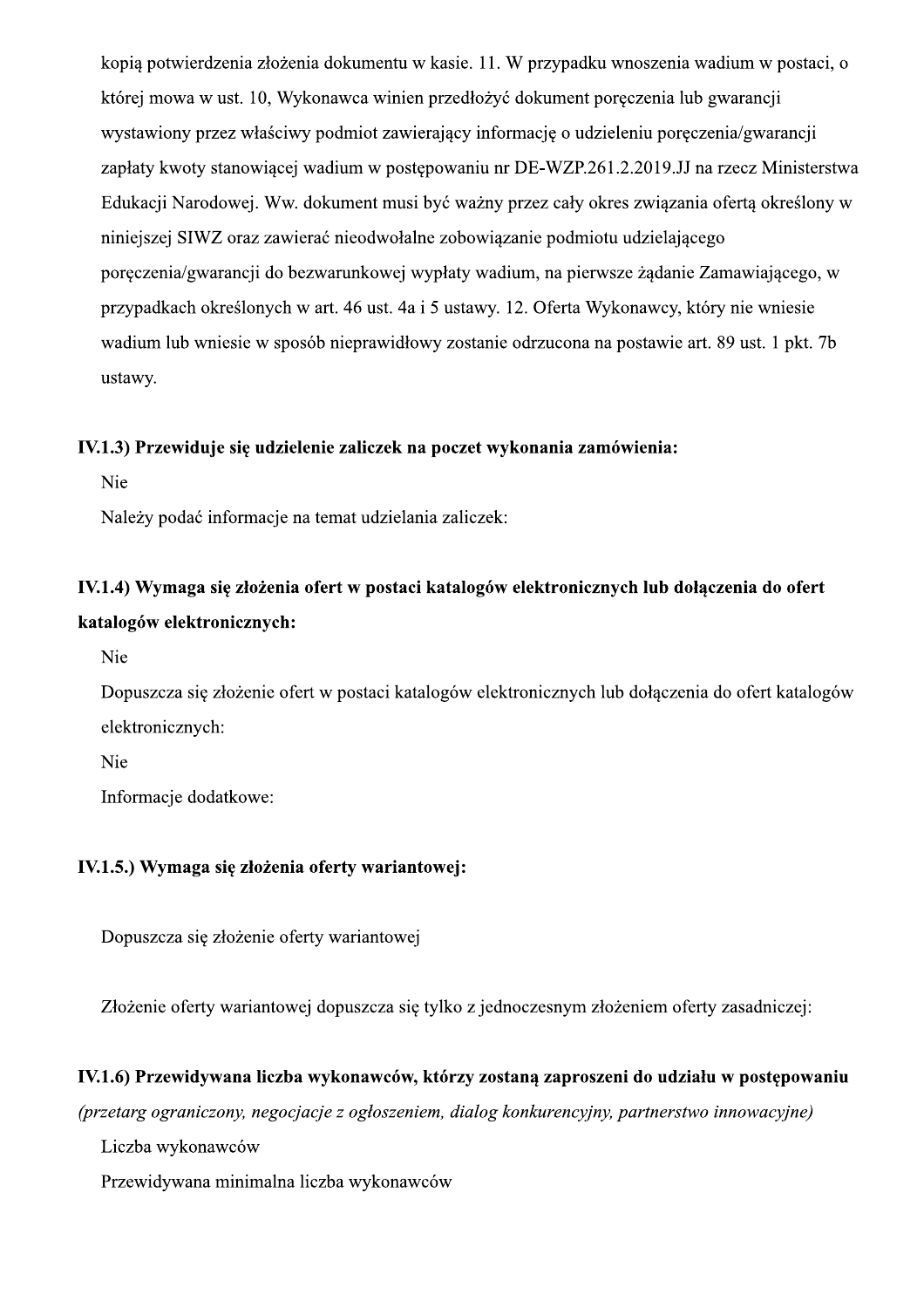Maksymalna liczba wykonawców

Kryteria selekcji wykonawców:

#### IV.1.7) Informacje na temat umowy ramowej lub dynamicznego systemu zakupów:

Umowa ramowa będzie zawarta:

Czy przewiduje się ograniczenie liczby uczestników umowy ramowej:

Przewidziana maksymalna liczba uczestników umowy ramowej:

Informacje dodatkowe:

Zamówienie obejmuje ustanowienie dynamicznego systemu zakupów:

Adres strony internetowej, na której będą zamieszczone dodatkowe informacje dotyczące dynamicznego systemu zakupów:

Informacje dodatkowe:

W ramach umowy ramowej/dynamicznego systemu zakupów dopuszcza się złożenie ofert w formie katalogów elektronicznych:

Przewiduje się pobranie ze złożonych katalogów elektronicznych informacji potrzebnych do sporządzenia ofert w ramach umowy ramowej/dynamicznego systemu zakupów:

#### IV.1.8) Aukcja elektroniczna

Przewidziane jest przeprowadzenie aukcji elektronicznej (przetarg nieograniczony, przetarg ograniczony, negocjacje z ogłoszeniem) Należy podać adres strony internetowej, na której aukcja będzie prowadzona:

Należy wskazać elementy, których wartości będą przedmiotem aukcji elektronicznej: Przewiduje się ograniczenia co do przedstawionych wartości, wynikające z opisu przedmiotu zamówienia: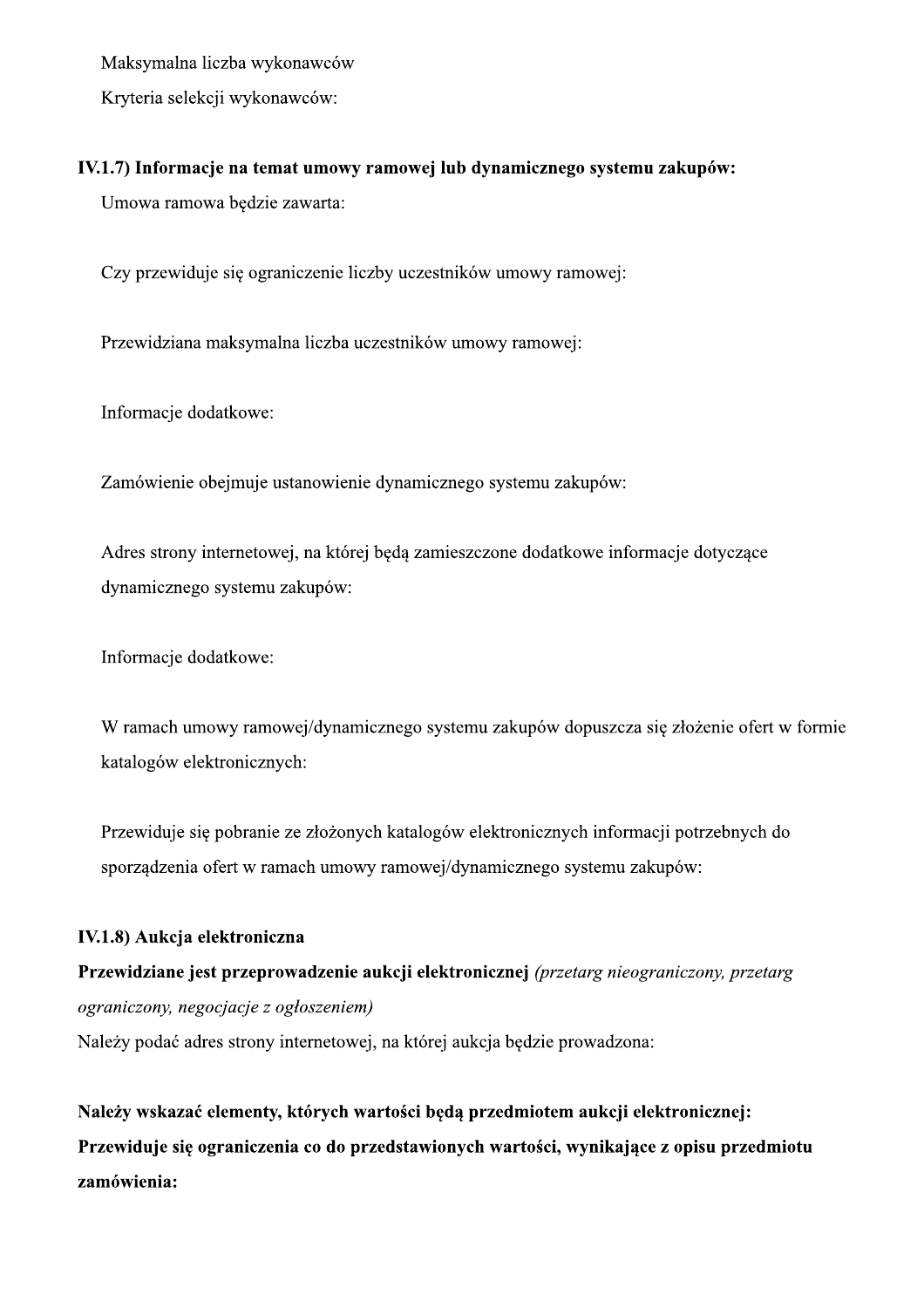Należy podać, które informacje zostana udostępnione wykonawcom w trakcie aukcji elektronicznej oraz jaki bedzie termin ich udostepnienia:

Informacje dotyczące przebiegu aukcji elektronicznej:

Jaki jest przewidziany sposób postępowania w toku aukcji elektronicznej i jakie będą warunki, na jakich wykonawcy będą mogli licytować (minimalne wysokości postąpień):

Informacje dotyczące wykorzystywanego sprzętu elektronicznego, rozwiązań i specyfikacji technicznych w zakresie połączeń:

Wymagania dotyczące rejestracji i identyfikacji wykonawców w aukcji elektronicznej:

Informacje o liczbie etapów aukcji elektronicznej i czasie ich trwania:

Czas trwania:

Czy wykonawcy, którzy nie złożyli nowych postąpień, zostaną zakwalifikowani do następnego etapu: Warunki zamknięcia aukcji elektronicznej:

#### **IV.2) KRYTERIA OCENY OFERT**

#### IV.2.1) Kryteria oceny ofert:

#### IV.2.2) Kryteria

| Kryteria                                                             | Znaczenie |
|----------------------------------------------------------------------|-----------|
| cena całkowita oferty                                                | 59,00     |
| termin zakończenia robót i zgłoszenia ich do odbioru <sup>3,00</sup> |           |
| wydłużenie okresu gwarancji                                          | 38,00     |

#### IV.2.3) Zastosowanie procedury, o której mowa w art. 24aa ust. 1 ustawy Pzp (przetarg

nieograniczony)

Tak

#### IV.3) Negocjacje z ogłoszeniem, dialog konkurencyjny, partnerstwo innowacyjne

### IV.3.1) Informacje na temat negocjacji z ogłoszeniem

Minimalne wymagania, które muszą spełniać wszystkie oferty:

Przewidziane jest zastrzeżenie prawa do udzielenia zamówienia na podstawie ofert wstępnych bez

przeprowadzenia negocjacji

Przewidziany jest podział negocjacji na etapy w celu ograniczenia liczby ofert:

Należy podać informacje na temat etapów negocjacji (w tym liczbę etapów):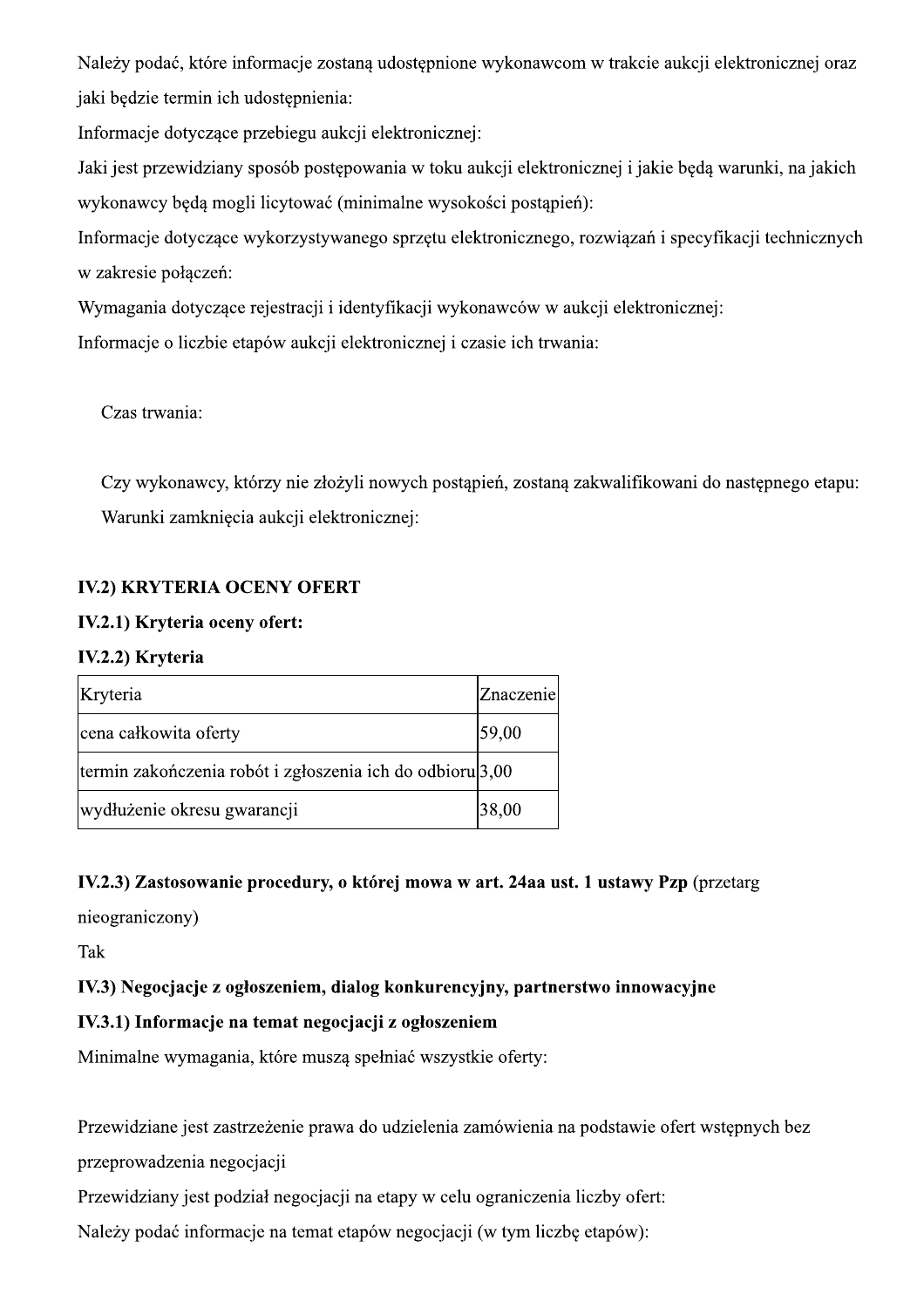Informacje dodatkowe

#### IV.3.2) Informacje na temat dialogu konkurencyjnego

Opis potrzeb i wymagań zamawiającego lub informacja o sposobie uzyskania tego opisu:

Informacja o wysokości nagród dla wykonawców, którzy podczas dialogu konkurencyjnego przedstawili rozwiązania stanowiące podstawę do składania ofert, jeżeli zamawiający przewiduje nagrody:

Wstępny harmonogram postępowania:

Podział dialogu na etapy w celu ograniczenia liczby rozwiązań: Należy podać informacje na temat etapów dialogu:

Informacje dodatkowe:

#### IV.3.3) Informacje na temat partnerstwa innowacyjnego

Elementy opisu przedmiotu zamówienia definiujące minimalne wymagania, którym muszą odpowiadać wszystkie oferty:

Podział negocjacji na etapy w celu ograniczeniu liczby ofert podlegających negocjacjom poprzez zastosowanie kryteriów oceny ofert wskazanych w specyfikacji istotnych warunków zamówienia:

Informacje dodatkowe:

#### IV.4) Licytacja elektroniczna

Adres strony internetowej, na której będzie prowadzona licytacja elektroniczna:

Adres strony internetowej, na której jest dostępny opis przedmiotu zamówienia w licytacji elektronicznej: Wymagania dotyczące rejestracji i identyfikacji wykonawców w licytacji elektronicznej, w tym wymagania techniczne urządzeń informatycznych:

Sposób postępowania w toku licytacji elektronicznej, w tym określenie minimalnych wysokości postapień: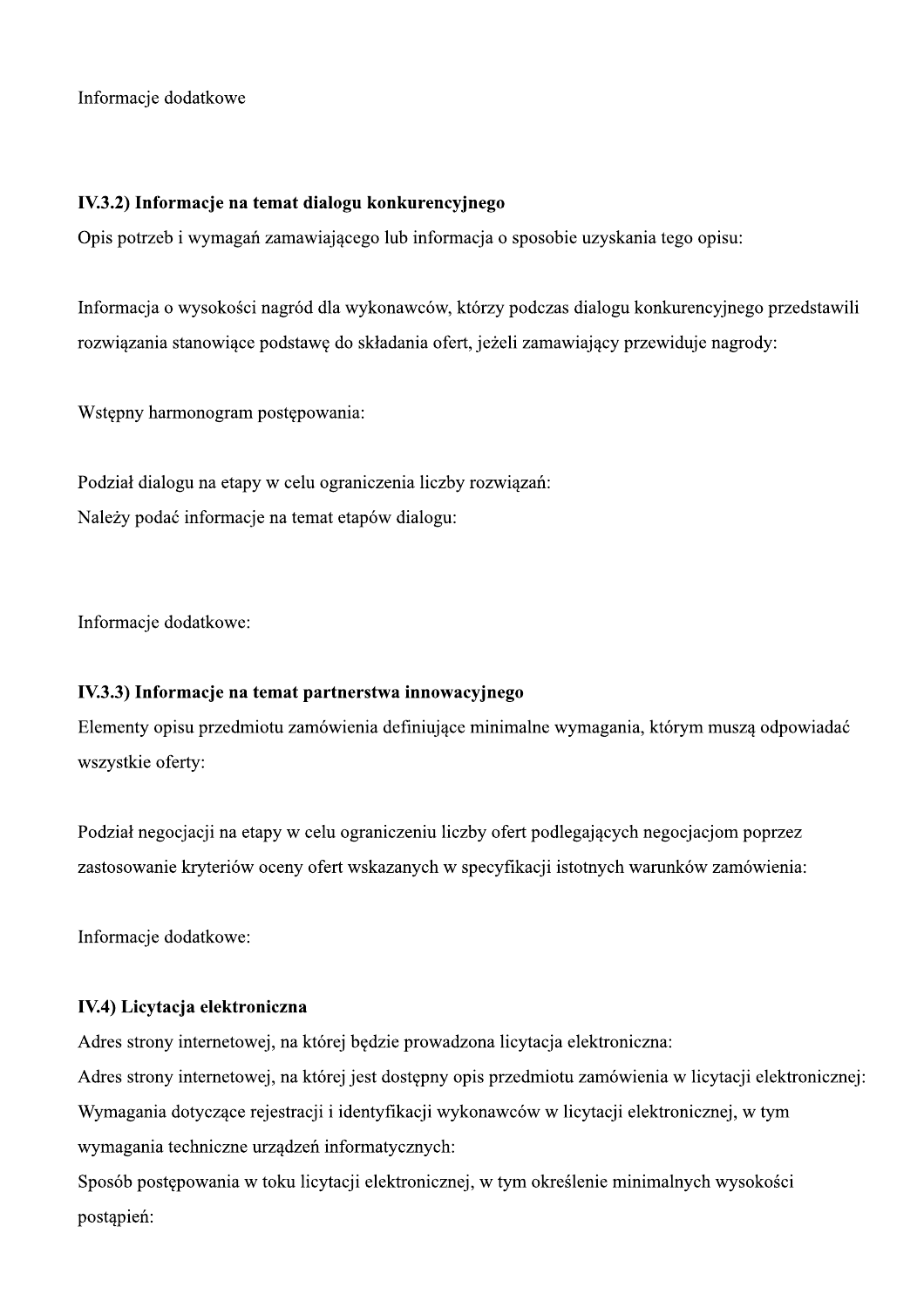Informacje o liczbie etapów licytacji elektronicznej i czasie ich trwania:

Czas trwania:

Wykonawcy, którzy nie złożyli nowych postapień, zostana zakwalifikowani do następnego etapu: Termin składania wniosków o dopuszczenie do udziału w licytacji elektronicznej:

Data: godzina:

Termin otwarcia licytacji elektronicznej:

Termin i warunki zamknięcia licytacji elektronicznej:

Istotne dla stron postanowienia, które zostaną wprowadzone do treści zawieranej umowy w sprawie zamówienia publicznego, albo ogólne warunki umowy, albo wzór umowy:

Wymagania dotyczące zabezpieczenia należytego wykonania umowy:

Informacje dodatkowe:

#### **IV.5) ZMIANA UMOWY**

### Przewiduje się istotne zmiany postanowień zawartej umowy w stosunku do treści oferty, na podstawie której dokonano wyboru wykonawcy: Tak

Należy wskazać zakres, charakter zmian oraz warunki wprowadzenia zmian:

1. Zamawiający przewiduje dopuszczalność zmiany postanowień zawartej umowy w stosunku do treści oferty, na podstawie której dokonano wyboru wykonawcy w zakresie: 1) zmiany osób, które pełnia funkcie Inspektorów ze strony Zamawiającego, w przypadku zajstnienia takiej potrzeby po stronie Zamawiającego, 2) w przypadku braku możliwości realizacji umowy za pomoca osób wskazanych w § 2 ust. 4, zmiany osoby, która: a) pełni funkcję kierownika budowy, pod warunkiem spełniania przez nową osobe następujących wymogów: □ posiadania uprawnień kierownika budowy w robotach budowlanych w specjalności konstrukcyjno-budowlanej lub architektonicznej oraz □ posiadania uprawnień do pełnienia samodzielnych funkcji technicznych w budownictwie w rozumieniu ustawy z dnia 7 lipca 1994 r. Prawo budowlane (Dz. U. z 2018 poz. 1202, z późn. zm.) w specjalności konstrukcyjno-budowlanej lub architektonicznej do kierowania robotami oraz □ posiadania uprawnień do kierowania robotami budowlanymi przy zabytkach nieruchomych wpisanych do rejestru, zgodnie z ustawą z dnia 23 lipca 2003 r. o ochronie zabytków i opiece nad zabytkami (Dz. U. z 2018 r. poz. 2067, z późn. zm.) oraz □ członkostwa właściwej izby samorządu zawodowego, zgodnie z ustawą z dnia 15 grudnia 2000 r. o samorzadach zawodowych architektów oraz inżynierów budownictwa (Dz. U. z 2016 poz. 1725, z późn. zm.); b) pełni funkcie kierownika robót elektrycznych, pod warunkiem spełniania przez nowa osobe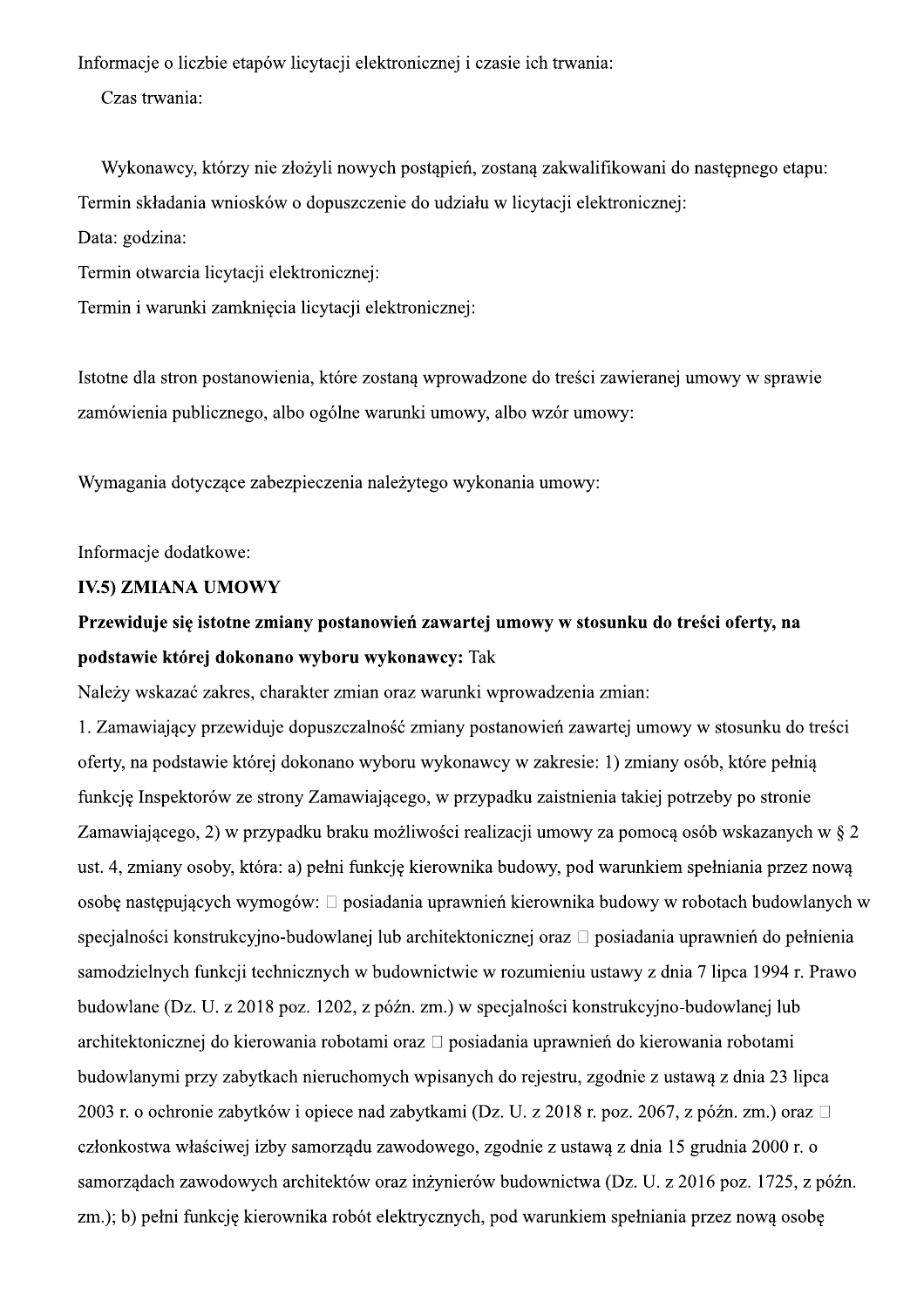następujących wymogów: □ posiadania uprawnień do pełnienia samodzielnych funkcji technicznych w budownictwie w rozumieniu ustawy z dnia 7 lipca 1994 r. Prawo budowlane (Dz. U. z 2018 r. poz. 1202z późn. zm.) w specjalności instalacyjnej w zakresie sieci, instalacji i urządzeń elektrycznych i elektroenergetycznych do kierowania robotami oraz □ członkostwa właściwej izby samorządu zawodowego, zgodnie z ustawą z dnia 15 grudnia 2000 r. o samorządach zawodowych architektów oraz inżynierów budownictwa (Dz. U. z 2016 r. poz. 1725, z późn. zm.); c) pełni funkcję kierownika robót sanitarnych, pod warunkiem spełniania przez nową osobę następujących wymogów: □ posiadania uprawnień do pełnienia samodzielnych funkcji technicznych w budownictwie w rozumieniu ustawy z dnia 7 lipca 1994 r. Prawo budowlane (Dz. U. z 2018 r. poz. 1202, z późn. zm.) w specjalności instalacyjnej w zakresie sieci, instalacji i urządzeń cieplnych, wentylacyjnych, wodociągowych i kanalizacyjnych do kierowania robotami oraz □ członkostwa właściwej izby samorządu zawodowego, zgodnie z ustawą z dnia 15 grudnia 2000 r. o samorządach zawodowych architektów oraz inżynierów budownictwa (Dz. U. z 2016 r. poz. 1725, z późn. zm.); d) osoby, o której mowa w § 2 ust. 4 lit. d, pod warunkiem spełniania przez nową osobę wymagań określonych w art. 37a ustawy z dnia 23 lipca 2003 r. o ochronie zabytków i opiece nad zabytkami (Dz. U. z 2018 r. poz. 2067, z późn. zm.) i posiadania uprawnień w zakresie prowadzenia prac konserwatorskich przy elementach kamiennych (sztukatorskich). Zamawiający dopuszcza uprawnienia budowlane odpowiadające wymaganym, które zostały wydane na podstawie wcześniej obowiązujących przepisów oraz odpowiadające im uprawnienia wydane obywatelom państw Europejskiego Obszaru Gospodarczego oraz Konfederacji Szwajcarskiej, z zastrzeżeniem art. 12a oraz innych przepisów ustawy Prawo budowlane (Dz. U. z 2018 r. poz. 1202, z późn. zm.), a także ustawy z dnia 22 grudnia 2015 r. o zasadach uznawania kwalifikacji zawodowych nabytych w państwach członkowskich Unii Europejskiej (Dz. U. z 2018 r. poz. 2272). Zmiana osób (lit. a, b, c lub d) może być dokonana pod warunkiem przedstawienia Zamawiającemu przez Wykonawce informacji o proponowanej zmianie wraz z wyjaśnieniem przyczyn proponowanej zmiany i uzyskaniem zgody Zamawiającego. 3) zmiany podwykonawcy, zmiany zakresu podwykonywanych robót, lub rezygnacji z podwykonawcy, przy pomocy którego Wykonawca realizuje przedmiot umowy, po uprzedniej akceptacji Zamawiającego, zgodnie z warunkami określonymi w § 13, 4) robót, o których mowa w § 6 ust. 1 umowy, a w tym roboty zamienne, jeżeli stanowią one nieistotną zmianę zatwierdzonego projektu lub specyfikacji technicznej, zgód konserwatorskich lub warunków pozwolenia na budowę – na warunkach określonych w § 6 i 7; 5) zmiany rodzaju materiałów, z których będą wykonywane roboty budowlane, w przypadku niedostępności materiału na rynku lub zaprzestania produkcji materiału bądź wycofania i wprowadzenia przez producenta materiału o parametrach i cechach użytkowych takich samych lub lepszych lub jakościowo wyższych lub technologicznie nowszych. Zmiana rodzaju materiałów wymaga pisemnej akceptacii Zamawiającego, uzyskanie której wymaga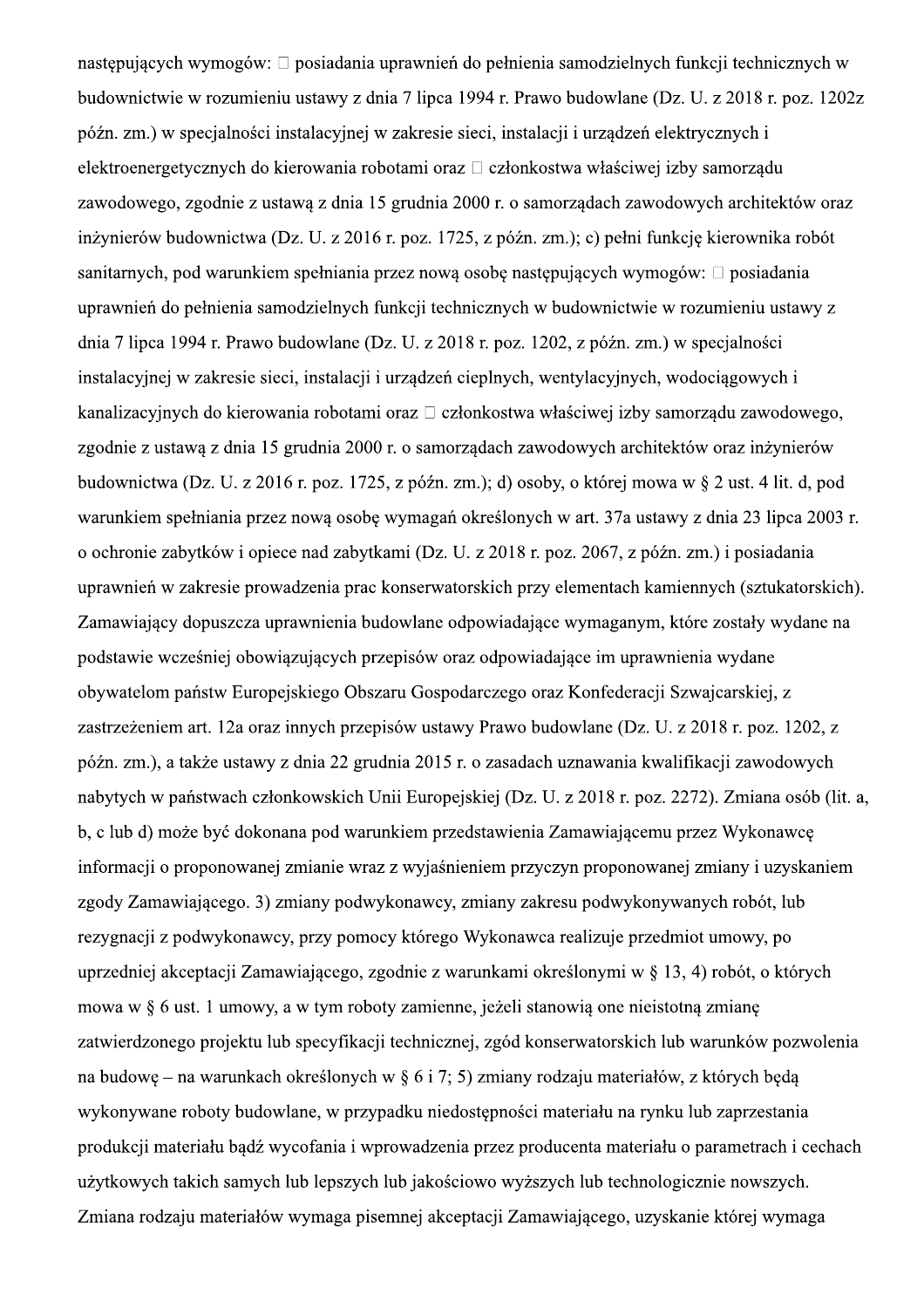przedstawienia przez Wykonawcę szczegółowego uzasadnienia zmiany. Zaproponowane nowe materiały nie mogą powodować podwyższenia wynagrodzenia określonego w umowie oraz nie mogą powodować podwyższenia cen jednostkowych poszczególnych pozycji kosztorysowych, a zmiana materiałów może nastapić pod warunkiem, że nie wykracza poza uzyskane zgody konserwatorskie oraz wynika z zasad wiedzy technicznej. 6) wydłużenia terminu realizacji robót w przypadku wstrzymania przez Zamawiającego wykonania robót lub w przypadku działania siły wyższej o okres nie dłuższy niż okres wstrzymania robót lub czas działania siły wyższej; 7) zmiany terminu zakończenia robót, o czas niezbędny na wykonanie robót, o których mowa w § 6 umowy; 8) zmiany wynagrodzenia, w przypadku i na warunkach, o których mowa w § 6 i 7 umowy oraz w sytuacji zmniejszenia zakresu realizacji robót; 9) wszelkie zmiany dostosowujące umowę do zmienionych przepisów, w przypadku, gdy nastąpi zmiana powszechnie obowiązujących przepisów prawa, mających wpływ na realizację umowy, jeżeli Wykonawca wykaże, że zmiany te miały wpływ na koszty wykonania przez niego zamówienia. Zmiana jest dopuszczalna, jeżeli Wykonawca udowodni przedstawiając odpowiednie dokumenty, że w związku z ww. zmianą i z jej powodu wzrósł koszt realizacji umowy oraz udowodni wysokość wpływu zmian na koszty wykonania przez niego zamówienia. W takiej sytuacji dopuszczalna jest zmiana wysokości wynagrodzenia Wykonawcy za jeszcze niewykonany przedmiot umowy, poprzez jego zwiekszenie w stopniu nie wiekszym niż wpływ jaki ww. zdarzenia mają na koszt realizacji niewykonanej części umowy; 10) innych zmian niż wyżej wymienione, pod warunkiem, że zmiany te będą dopuszczalne w świetle art. 144 ustawy Pzp, w tym w szczególności w zakresie zmian, które nie sa istotne w rozumieniu art. 144 ust. 1e ustawy Pzp. 2. Dla ważności ww. zmian niezbedne jest sporzadzenie aneksu w formie pisemnei.

#### **IV.6) INFORMACJE ADMINISTRACYJNE**

IV.6.1) Sposób udostępniania informacji o charakterze poufnym (jeżeli dotyczy):

Środki służące ochronie informacji o charakterze poufnym

#### IV.6.2) Termin składania ofert lub wniosków o dopuszczenie do udziału w postępowaniu:

Data: 2019-03-01, godzina: 10:00,

Skrócenie terminu składania wniosków, ze względu na pilną potrzebę udzielenia zamówienia (przetarg nieograniczony, przetarg ograniczony, negocjacje z ogłoszeniem):

Wskazać powody: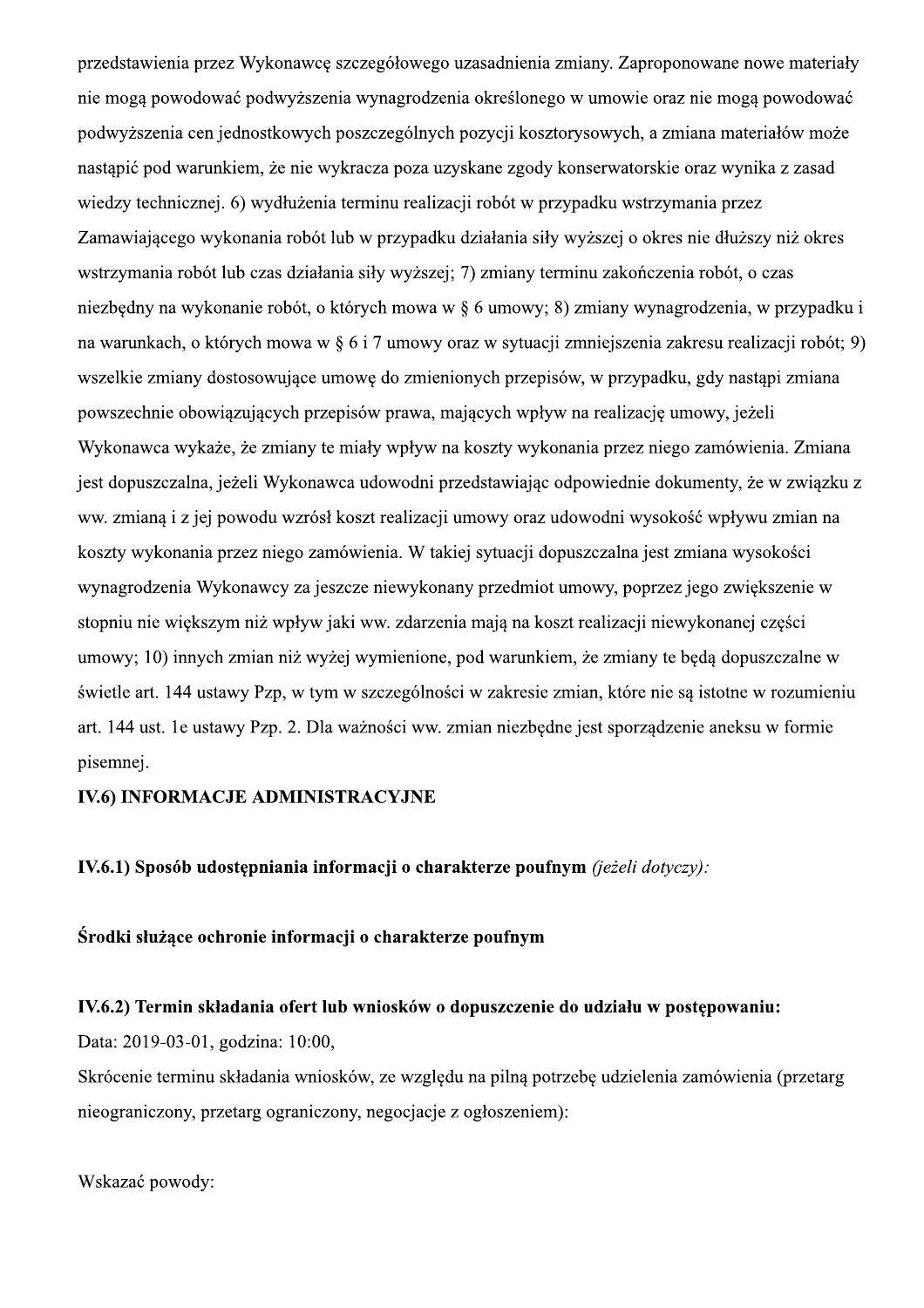Język lub języki, w jakich mogą być sporządzane oferty lub wnioski o dopuszczenie do udziału w postępowaniu

> Polski

Język lub języki, w jakich mogą być sporządzane of<br>postępowaniu<br>> Polski<br>IV.6.3) Termin związania ofertą: do: okres w dniac<br>IV.6.4) Przewiduje się unieważnienie postępowani<br>nieprzyznania środków pochodzących z budżetu<br>środ ach: 30 (od ostatecznego terminu składania IV.6.4) Przewiduje się unieważnienie postępowania o udzielenie zamówienia, w przypadku nieprzyznania środków pochodzących z budżetu Unii Europejskiej oraz niepodlegających zwrotowi > Polski<br>IV.6.3) Termin związania ofertą: do: okres w dniach: 30 (od ostatecznego terminu składania ofert)<br>IV.6.4) Przewiduje się unieważnienie postępowania o udzielenie zamówienia, w przypadku<br>nieprzyznania środków pochod

a dotyczące zabezpieczenia nalezytego wykonania umowy 1. Zgodnie z art. 147 ustawy Zamawiający wymaga w niniejszym postępowaniu wniesienia zabezpieczenia nalezytego wykonania umowy przez Wykonawcę. 2. Wykonawca, ktorego oferta zostanie wybrana zobowiązany jest wniesc zabezpieczenie nalezytego wykonania umowy w wysokosci 10% ceny całkowitej podanej w ofercie. 3. Zabezpieczenie moze byc wnoszone w: pieniądzu, poręczeniach bankowych lub poręczeniach społdzielczej kasy oszczędnosciowo-kredytowej, z tym ze zobowiązanie kasy jest zawsze zobowiązaniem pienięznym, gwarancjach bankowych, gwarancjach ubezpieczeniowych oraz poręczeniach udzielanych przez podmioty, o ktorych mowa w art. 6b ust. 5 pkt 2 ustawy z dnia 9 listopada 2000 r. o utworzeniu Polskiej Agencji Rozwoju Przedsiębiorczości (Dz. U z 2018 r. poz. 110, że zm.). Z treści poręczenia/gwarancji winno wynikac, iz jest nieodwołalna, bezwarunkowa i płatna na pierwsze ządanie Zamawiającego, z ktorego wynika, ze Wykonawca nie wykonał/nienalezycie wykonał zobowiązanie z umowy. 4. Zamawiający ząda wniesienia zabezpieczenia nalezytego wykonania umowy przed podpisaniem umowy. Przed złożeniem zabezpieczenia w formie innej niż pienięzna Zamawiający wymaga złożenia projektu dokumentu ustanawiającego zabezpieczenie, w celu jego wczesniejszej akceptacji. 5. Oryginał dokumentu potwierdzający wniesienie zabezpieczenia nalezytego wykonania umowy musi być dostarczony przed podpisaniem umowy. 6. Zabezpieczenie nalezytego wykonania umowy słuzy do pokrycia roszczeń z tytułu niewykonania umowy lub nienalezytego wykonania umowy. 7. Zabezpieczenie nalezytego wykonania umowy w wysokości 70% zostanie zwrocone Wykonawcy w terminie 30 dni od dnia wykonania zamowienia i uznania przez Zamawiającego za nalezycie wykonane. 8. Zabezpieczenie nalezytego wykonania umowy w wysokości 30% zostanie zwrocone Wykonawcy w ciągu 15 dni licząc od dnia, w którym skonczy się okres rękojmi na wykonane roboty budowlane. 9. Zabezpieczenie nalezytego wykonania umowy wniesione w pieniądzu, ma być wniesione na rachunek: